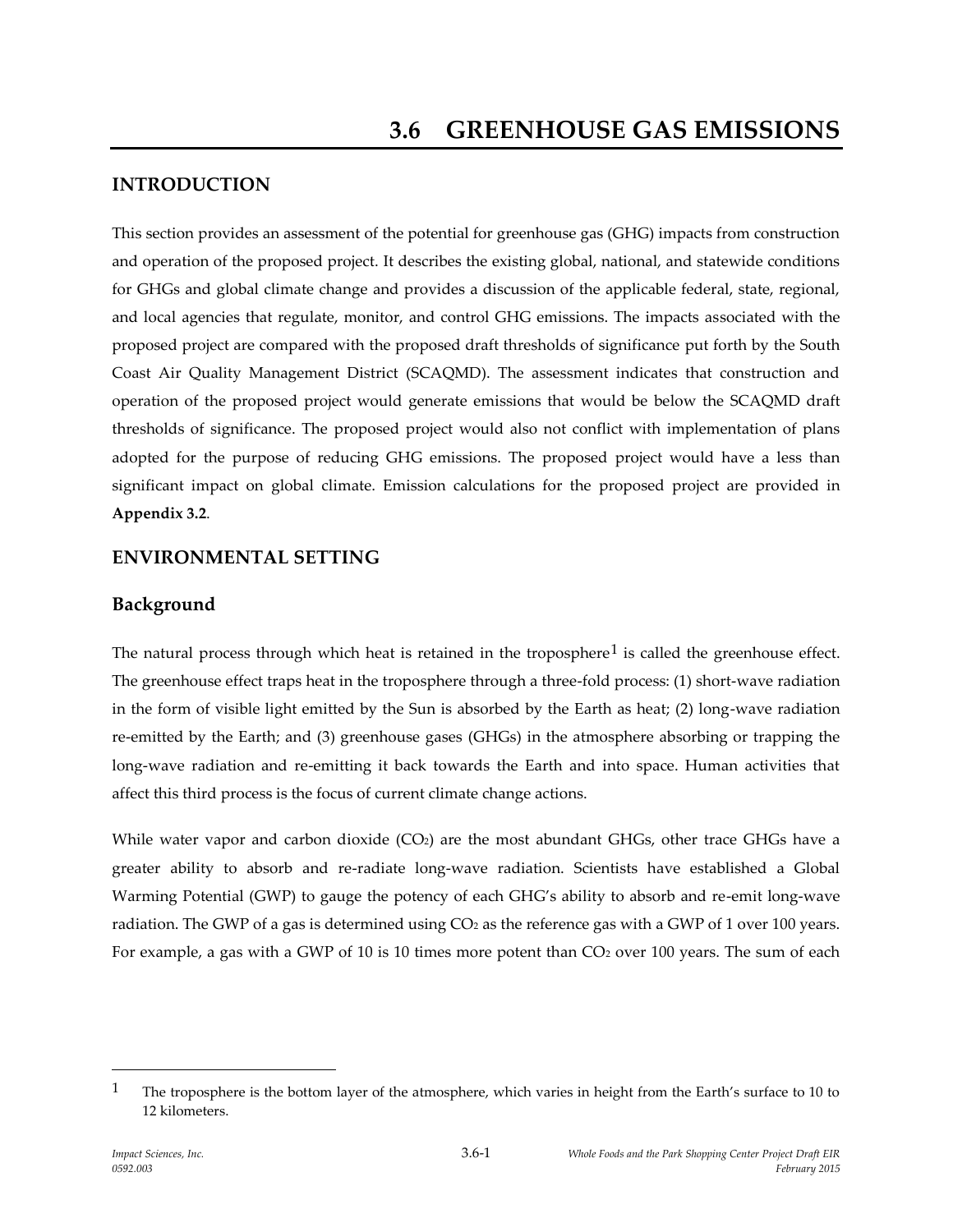GHG multiplied by its associated GWP is referred to as carbon dioxide equivalents (CO2e). State law defines GHGs to include the following compounds:2

- **Carbon Dioxide (CO2).** CO<sup>2</sup> is primarily generated from fossil fuel combustion from stationary and mobile sources.  $CO<sub>2</sub>$  is the reference gas (GWP of 1) for determining the GWPs of other GHGs.
- **Methane (CH4).** CH<sup>4</sup> is emitted from biogenic sources (i.e., resulting from the activity of living organisms), incomplete combustion in forest fires, landfills, manure management, and leaks in natural gas pipelines. The GWP of methane is 21.
- **Nitrous Oxide (N2O).** N2O produced by human-related sources including agricultural soil management, animal manure management, sewage treatment, mobile and stationary combustion of fossil fuel, adipic acid production, and nitric acid production. The GWP of nitrous oxide is 310.
- **Hydrofluorocarbons (HFCs).** HFCs are typically used as refrigerants in both stationary refrigeration and mobile air conditioning. The GWPs of HFCs ranges from 140 for HFC-152a to 11,700 for HFC-23.
- **Perfluorocarbons (PFCs).** PFCs are compounds consisting of carbon and fluorine. They are primarily created as a byproduct of aluminum production and semiconductor manufacturing. The GWPs of PFCs range from 5,700 to 11,900.
- **Sulfur Hexafluoride (SF6)**. SF<sup>6</sup> is a colorless, odorless, nontoxic, nonflammable gas. It is most commonly used as an electrical insulator in high voltage equipment that transmits and distributes electricity. Sulfur hexafluoride has a GWP of 23,900. It is not prevalent in the atmosphere (4 parts per trillion [ppt] in 1990 versus 365 parts per million [ppm] of  $CO<sub>2</sub>$ ).<sup>3</sup>

The primary GHGs of concern relative to the proposed project are CO<sub>2</sub>, CH<sub>4</sub>, and N<sub>2</sub>O. These three GHGs are generally emitted from combustion activities. HFCs are associated with refrigeration and air conditioning and are accounted for in this analysis with respect to motor vehicle air conditioning system leakage. The other GHGs listed above are related to specific industrial uses and are not anticipated to be emitted in measurable or substantial quantities by the proposed project.

## **State of California Greenhouse Gas Emissions Inventory**

The California Air Resources Board (CARB) compiles GHG inventories for the State of California. Based on the 20012 GHG inventory data (i.e., the latest year for which data are available), California emitted 459 million metric tons of CO2e (MMTCO2e) including emissions resulting from imported electrical power in 2012.<sup>4</sup> Based on the CARB inventory data, California's total statewide GHG emissions rank

<sup>&</sup>lt;sup>2</sup> All Global Warming Potentials are given as 100-year values. Unless noted otherwise, all Global Warming Potentials were obtained from the Intergovernmental Panel on Climate Change. *Climate Change 1995: The Science of Climate Change – Contribution of Working Group I to the Second Assessment Report of the Intergovernmental Panel on Climate Change*. Cambridge (UK): Cambridge University Press, 1996.

 $3$  US Environmental Protection Agency, "High GWP Gases and Climate Change," http://www.epa.gov/highgwp/scientific.html#sf6. n.d.

<sup>4</sup> California Air Resources Board, "California Greenhouse Gas 2000-2012 Inventory by Scoping Plan Category - Summary," http://www.arb.ca.gov/cc/inventory/data/data.htm. 2014.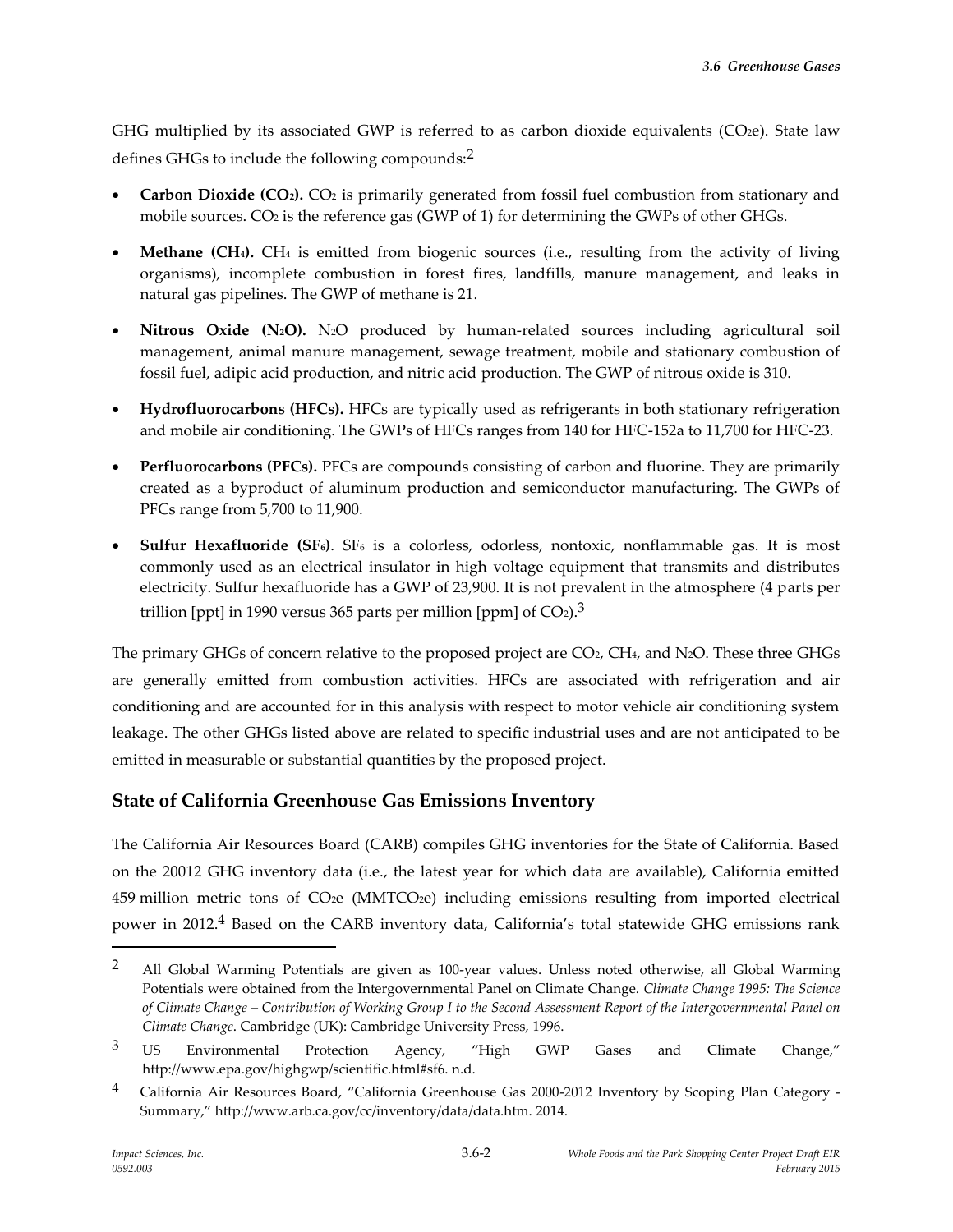second in the United States (Texas is number one) with emissions of 439 MMTCO<sub>2</sub>e excluding emissions related to imported power.<sup>5</sup>

The primary contributors to GHG emissions in California are transportation, electric power production from both in-state and out-of-state sources, manufacturing, agriculture and forestry, and other sources, which include commercial and residential activities. **Table 3.6-1, GHG Emissions in California**, provides a summary of GHG emissions reported in California in 1990 and 2012 separated by categories defined by the United Nations Intergovernmental Panel on Climate Change (IPCC).

|                                                           | 1990                   | Percent of | 2012                   | Percent of   |
|-----------------------------------------------------------|------------------------|------------|------------------------|--------------|
| <b>Source Category</b>                                    | (MMTCO <sub>2</sub> e) | Total      | (MMTCO <sub>2</sub> e) | <b>Total</b> |
| <b>ENERGY</b>                                             | 386.41                 | 89.2%      | 381.68                 | 83.2%        |
| <b>Energy Industries</b>                                  | 157.33                 | 36.3%      | 144.72                 | 31.6%        |
| Manufacturing Industries and Construction                 | 24.24                  | 5.6%       | 19.89                  | 4.3%         |
| Transport                                                 | 150.02                 | 34.6%      | 166.56                 | 36.3%        |
| Other (Residential/Commercial/Institutional)              | 48.19                  | 11.1%      | 45.25                  | 9.9%         |
| <b>Fugitive Emissions from Fuels</b>                      | 2.31                   | 0.5%       | 5.26                   | 1.1%         |
| <b>INDUSTRIAL PROCESSES AND PRODUCT USE</b>               | 18.34                  | 4.2%       | 31.95                  | $7.0\%$      |
| Mineral Industry                                          | 4.85                   | 1.1%       | 4.69                   | 1.0%         |
| Chemical Industry                                         | 2.34                   | 0.5%       | 0.05                   | $0.0\%$      |
| Non-Energy Products from Fuels & Solvent Use              | 2.29                   | 0.5%       | 1.64                   | 0.4%         |
| Electronics Industry                                      | 0.59                   | 0.1%       | 0.45                   | 0.1%         |
| Substitutes for Ozone Depleting Substances                | 0.04                   | $0.0\%$    | 17.73                  | 3.9%         |
| Other Product Manufacture and Use                         | 3.18                   | 0.7%       | 0.85                   | 0.2%         |
| Other                                                     | 5.05                   | 1.2%       | 6.54                   | 1.4%         |
| AGRICULTURE, FORESTRY, AND OTHER LAND USE                 | 19.11                  | 4.2%       | 34.14                  | 7.4%         |
| Livestock                                                 | 11.67                  | 2.7%       | 16.28                  | 3.5%         |
| Aggregate Sources and Non-CO <sub>2</sub> Sources on Land | 7.26                   | 1.7%       | 7.95                   | 1.7%         |
| <b>WASTE</b>                                              | 9.42                   | $2.2\%$    | 9.41                   | 2.1%         |
| Solid Waste Disposal                                      | 6.26                   | 1.4%       | 6.71                   | 1.5%         |
| Wastewater Treatment and Discharge                        | 3.17                   | 0.7%       | 2.70                   | 0.6%         |
| <b>TOTAL CALIFORNIA EMISSIONS</b>                         | 433.29                 |            | 458.68                 |              |

#### **Table 3.6-1 GHG Emissions in California**

*Sources:*

 $\overline{a}$ 

*<sup>1</sup> California Air Resources Board, "California Greenhouse Gas 1990-2004 Inventory by IPCC Category - Summary," http://www.arb.ca.gov/cc/inventory/archive/archive.htm. 2014.*

*<sup>2</sup> California Air Resources Board, "California Greenhouse Gas 2000-2012 Inventory by IPCC Category - Summary," http://www.arb.ca.gov/cc/inventory/data/tables/ghg\_inventory\_by\_ipcc\_00-12\_sum\_2014-03-24.pdf. 2014.*

<sup>5</sup> California Air Resources Board, "California Greenhouse Gas 2000-2012 Inventory by Scoping Plan Category - Summary," http://www.arb.ca.gov/cc/inventory/data/data.htm. 2014.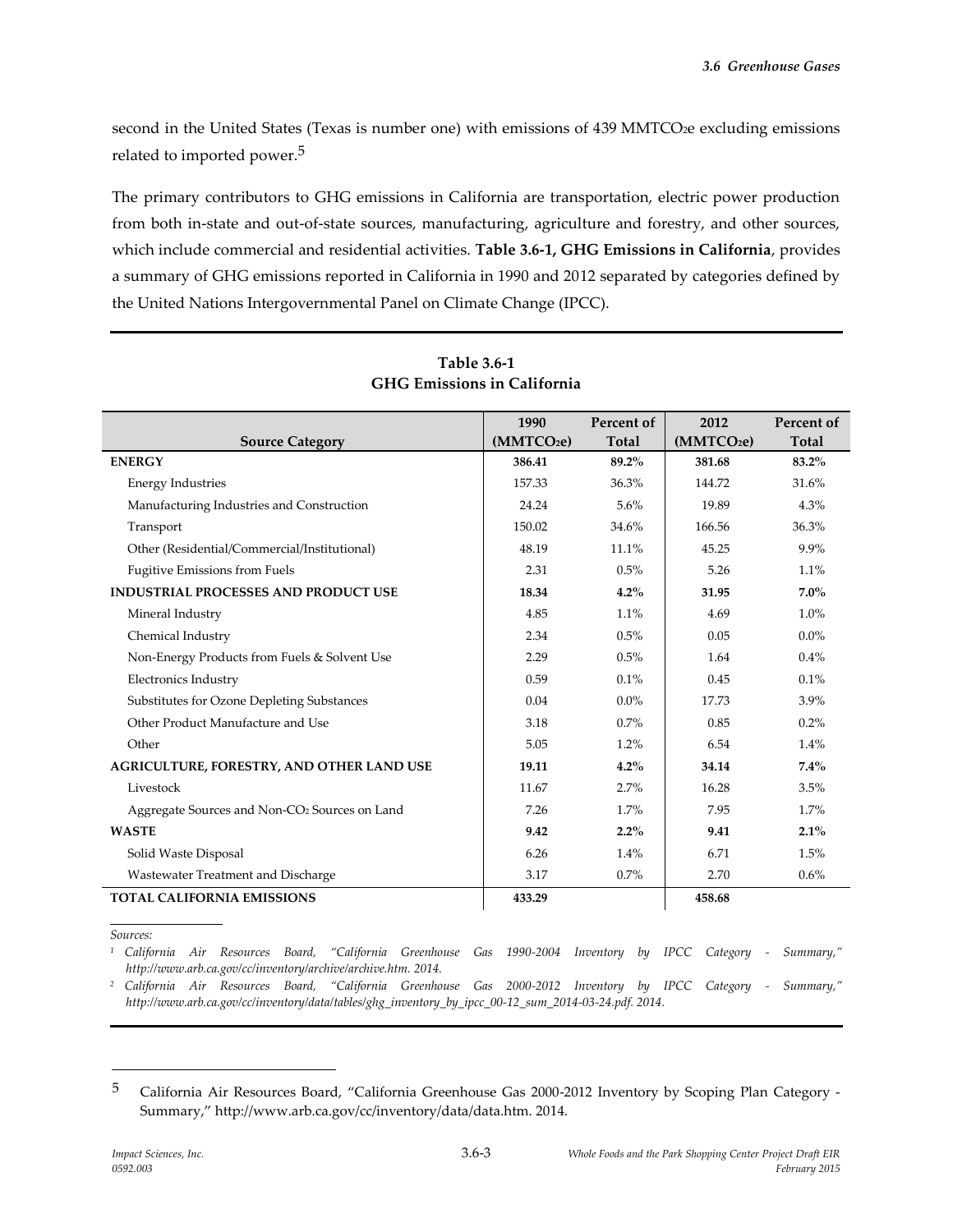Between 1990 and 2010, the population of California grew by approximately 7.5 million (from 29.8 to 37.3 million).<sup>6</sup> This represents an increase of approximately 25 percent from 1990 population levels. In addition, the California economy, measured as gross state product, grew from \$773 billion in 1990 to \$1.85 trillion in 2009 representing an increase of approximately 139 percent (over twice the 1990 gross state product).<sup>7</sup> Despite the population and economic growth, California's net GHG emissions only grew by approximately 6 percent.

## *Effects of Global Climate Change*

The overall effect of global climate change has been a rise in the average global (land and ocean surface combined) temperature of 0.85 degree Celsius (°C) between 1880 and 2012.<sup>8</sup> Climate change modeling shows that further warming is likely to occur, which would induce further changes in the global climate system during the current century.<sup>9</sup> Changes to the global climate system and ecosystems and to California could include:

- Declining sea ice and mountain snowpack levels, thereby increasing sea levels and sea surface evaporation rates with a corresponding increase in tropospheric water vapor due to the atmosphere's ability to hold more water vapor at higher temperatures; $10$
- Rising average global sea levels primarily due to thermal expansion and the melting of glaciers, ice caps, and the Greenland and Antarctic ice sheets (model-based projections of global average sea level rise at the end of the  $21<sup>st</sup>$  century (2090–2099) range from 0.26 meter to 0.98 meter or 0.85 foot to 3.21 feet); $^{11}$
- Changing weather patterns, including changes to precipitation, ocean salinity, and wind patterns; and more energetic aspects of extreme weather including droughts, heavy precipitation, heat waves, extreme cold, and the intensity of tropical cyclones; $^{12}$

<sup>6</sup> US Census Bureau, http://www.census.gov/prod/www/decennial.html /. 2009; California Department of Finance, "E-5 Population and Housing Estimates for Cities, Counties and the State, 2001-2010, with 2000 Benchmark," http://www.dof.ca.gov/research/demographic/reports/estimates/e-5/2001-10/. 2010.

<sup>7</sup> California Department of Finance, "Financial & Economic Data: Gross Domestic Product, California," http://www.dof.ca.gov/HTML/FS\_DATA/LatestEconData/FS\_Misc.htm. 2012. Amounts are based on current dollars as of the data of the report (July 2011).

<sup>8</sup> Intergovernmental Panel on Climate Change, "Climate Change 2013: The Physical Science Basis, Summary for Policymakers,"

<sup>9</sup> IPCC, "Climate Change 2013: The Physical Science Basis, Summary for Policymakers," 2013.

<sup>10</sup> IPCC, "Climate Change 2007: The Physical Science Basis, Summary for Policymakers," (2007).

<sup>11</sup> IPCC, "Climate Change 2013: The Physical Science Basis, Summary for Policymakers," (2013).

<sup>12</sup> IPCC, "Climate Change 2007: The Physical Science Basis, Summary for Policymakers," (2007).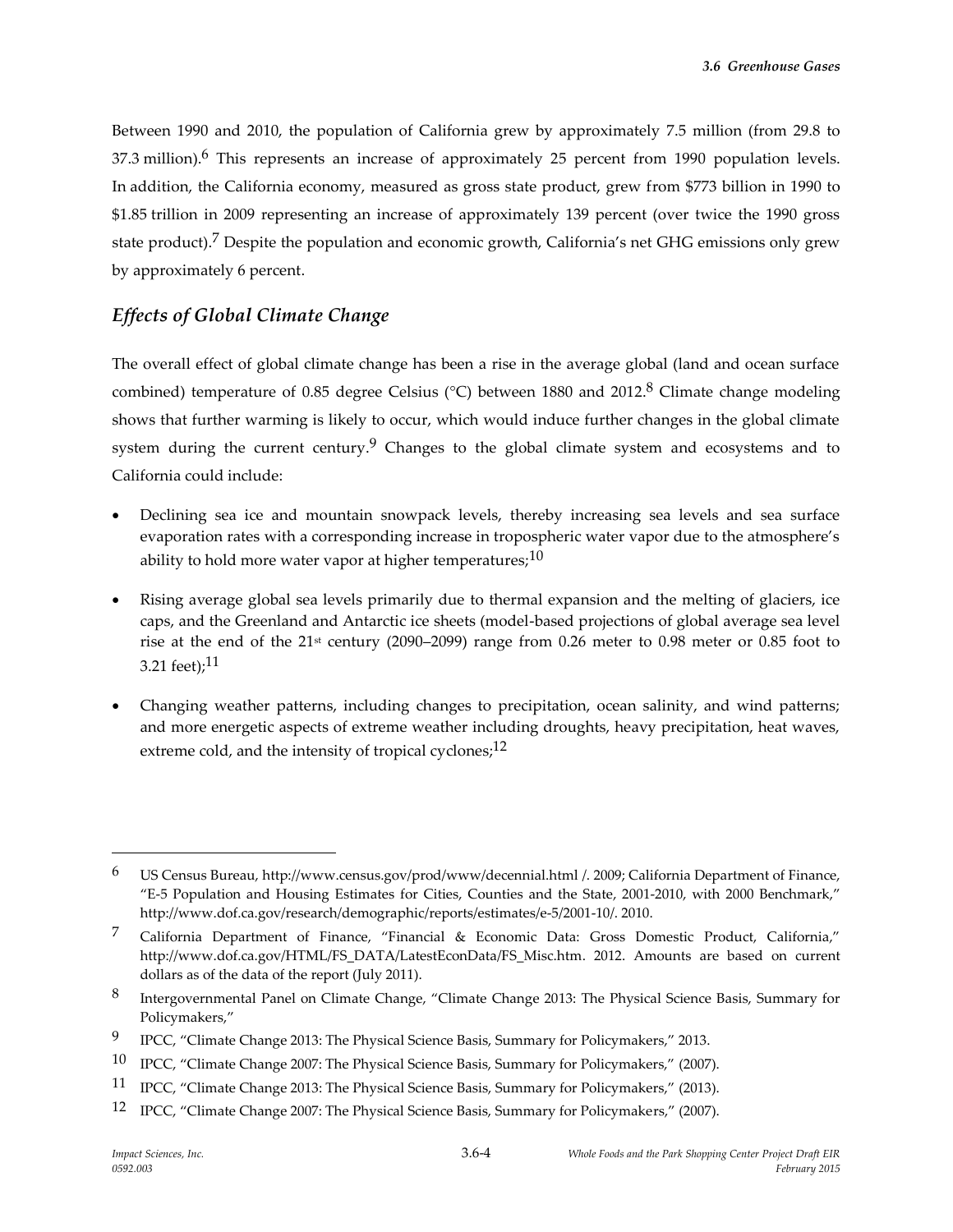- Sierra snowpack levels declining a further 25 to 40 percent from their mid-20<sup>th</sup> century average by 2050; 13
- Increasing the number of days conducive to ozone formation by 25 to 85 percent (depending on the future temperature scenario) in high ozone areas located in the Southern California area and the San Joaquin Valley by the end of the 21<sup>st</sup> century;<sup>14</sup>
- Increasing the potential for erosion of California's coastlines and sea water intrusion into the Sacramento and San Joaquin Delta and associated levee systems due to the rise in sea level;<sup>15</sup>
- Increasing pest infestation making California more susceptible to forest fires;<sup>16</sup>
- Increasing the demand for electricity due to rising temperatures, coupled with an accompanying loss of transmission efficiency and hydropower generation capacity;  $17$  and
- Warming projections of 2 to 5 °F by 2050 and 4 to 9 °F by 2100.

In 2009, the California Natural Resources Agency (CNRA) published the *California Climate Adaptation Strategy*18 as a response to the Governor's Executive Order S-13-2008. The CNRA report lists specific recommendations for state and local agencies to best adapt to the anticipated risks posed by a changing climate. In accordance with the *California Climate Adaptation Strategy*, the California Energy Commission (CEC) was directed to develop a website on climate change scenarios and impacts that would beneficial for local decision makers.<sup>19</sup> The website, known as Cal-Adapt, became operational in 2011.<sup>20</sup> According to the Cal-Adapt website, the project region could result in an average increase in temperature of approximately 5 to 10 percent (about 3.5 to 6.1 degrees Fahrenheit [°F]) by 2070–2090, compared to the baseline 1961-1990 period. According to the Cal-Adapt website, these numbers represent a projection of potential future climate scenarios. The data are comprised of the average values from a variety of scenarios and models and is meant to illustrate how the climate may change based on a variety of different potential social and economic factors.

<sup>13</sup> California Environmental Protection Agency, Climate Action Team, *Climate Action Team Report to Governor Schwarzenegger and the Legislature*, (2006).

<sup>14</sup> California EPA, Climate Action Team, *Climate Action Team Report to Governor Schwarzenegger*, (2006).

<sup>15</sup> California EPA, Climate Action Team, *Climate Action Team Report to Governor Schwarzenegger*, (2006).

<sup>16</sup> California EPA, Climate Action Team, *Climate Action Team Report to Governor Schwarzenegger*, (2006).

<sup>17</sup> California EPA, Climate Action Team, *Climate Action Team Report to Governor Schwarzenegger*, (2006).

<sup>18</sup> California Natural Resources Agency, Climate Action Team, *2009 California Climate Adaptation Strategy: A Report to the Governor of the State of California in Response to Executive Order S-13-2008*, (2009).

<sup>19</sup> California Natural Resources Agency, *2009 California Climate Adaptation Strategy*, (2009). 9

<sup>20</sup> The Cal-Adapt website address is: http://cal-adapt.org.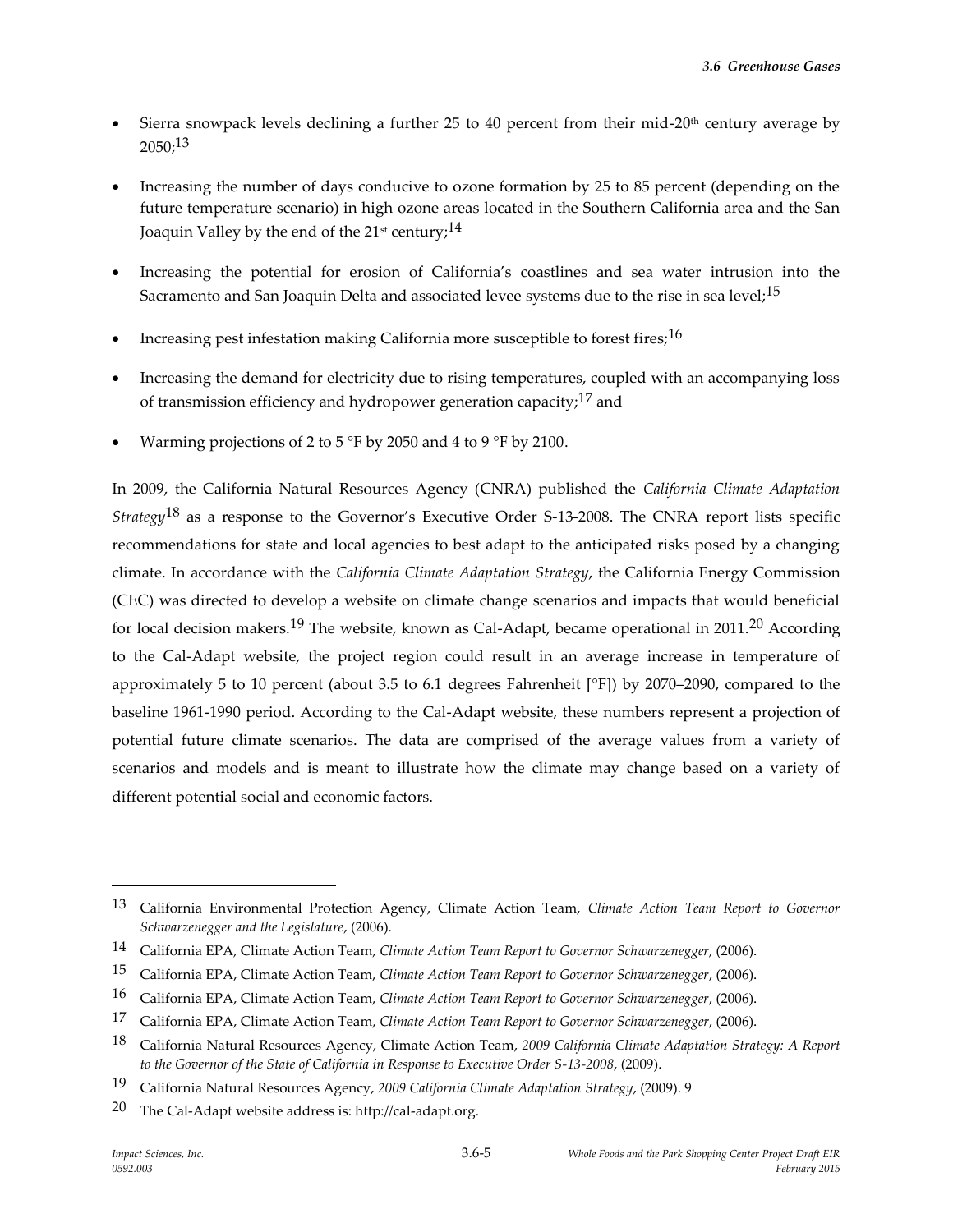## **REGULATORY FRAMEWORK**

### **Federal**

The US Environmental Protection Agency (EPA) adopted a mandatory GHG reporting rule in September 2009. The rule would require suppliers of fossil fuels or entities that emit industrial greenhouse gases, manufacturers of vehicles and engines, and facilities that emit 25,000 metric tons or more per year of GHG emissions to submit annual reports to the US EPA beginning in 2011 (covering the 2010 calendar year emission). Vehicle and engine manufacturers began reporting GHG emissions for model year 2011.

On September 15, 2009, the US EPA and the Department of Transportation's (DOT) National Highway Traffic Safety Administration (NHTSA) issued a joint proposal to establish a national program consisting of new standards for model year 2012 through 2016 light-duty vehicles that will reduce GHG emissions and improve fuel economy. The proposed standards would be phased in and would require passenger cars and light-duty trucks to comply with a declining emissions standard. In 2012, passenger cars and light-duty trucks would have to meet an average emissions standard of 295 grams of  $CO<sub>2</sub>$  per mile and 30.1 miles per gallon.<sup>21</sup> By 2016, the vehicles would have to meet an average standard of 250 grams of  $CO<sub>2</sub>$  per mile and 35.5 miles per gallon.<sup>22</sup> The final standards were adopted by the US EPA and DOT on April 1, 2010.

On December 7, 2009, the US EPA Administrator signed two distinct findings regarding GHGs under section 202(a) of the Clean Air Act:

- **Endangerment Finding:** The Administrator finds that the current and projected concentrations of the six key well-mixed GHGs (carbon dioxide, methane, nitrous oxide, hydrofluorocarbons, perfluorocarbons, and sulfur hexafluoride) in the atmosphere threaten the public health and welfare of current and future generations.
- **Cause or Contribute Finding:** The Administrator finds that the combined emissions of these wellmixed greenhouse gases from new motor vehicles and new motor vehicle engines contribute to the greenhouse gas pollution which threatens public health and welfare.

While these findings do not impose additional requirements on industry or other entities, this action is a prerequisite to finalizing the US EPA's proposed GHG emissions standards for light-duty vehicles, which were jointly proposed by the US EPA and the NHTSA. On April 1, 2010, the US EPA and NHTSA issued final rules requiring that by the 2016 model-year, manufacturers must achieve a combined average

<sup>&</sup>lt;sup>21</sup> US Environmental Protection Agency, "EPA and NHTSA Propose Historic National Program to Reduce Greenhouse Gases and Improve Fuel Economy for Cars and Trucks," http://epa.gov/otaq/climate /regulations/420f09047a.htm. 2009.

<sup>22</sup> US EPA, "EPA and NHTSA Propose Historic Nation Program," 2009.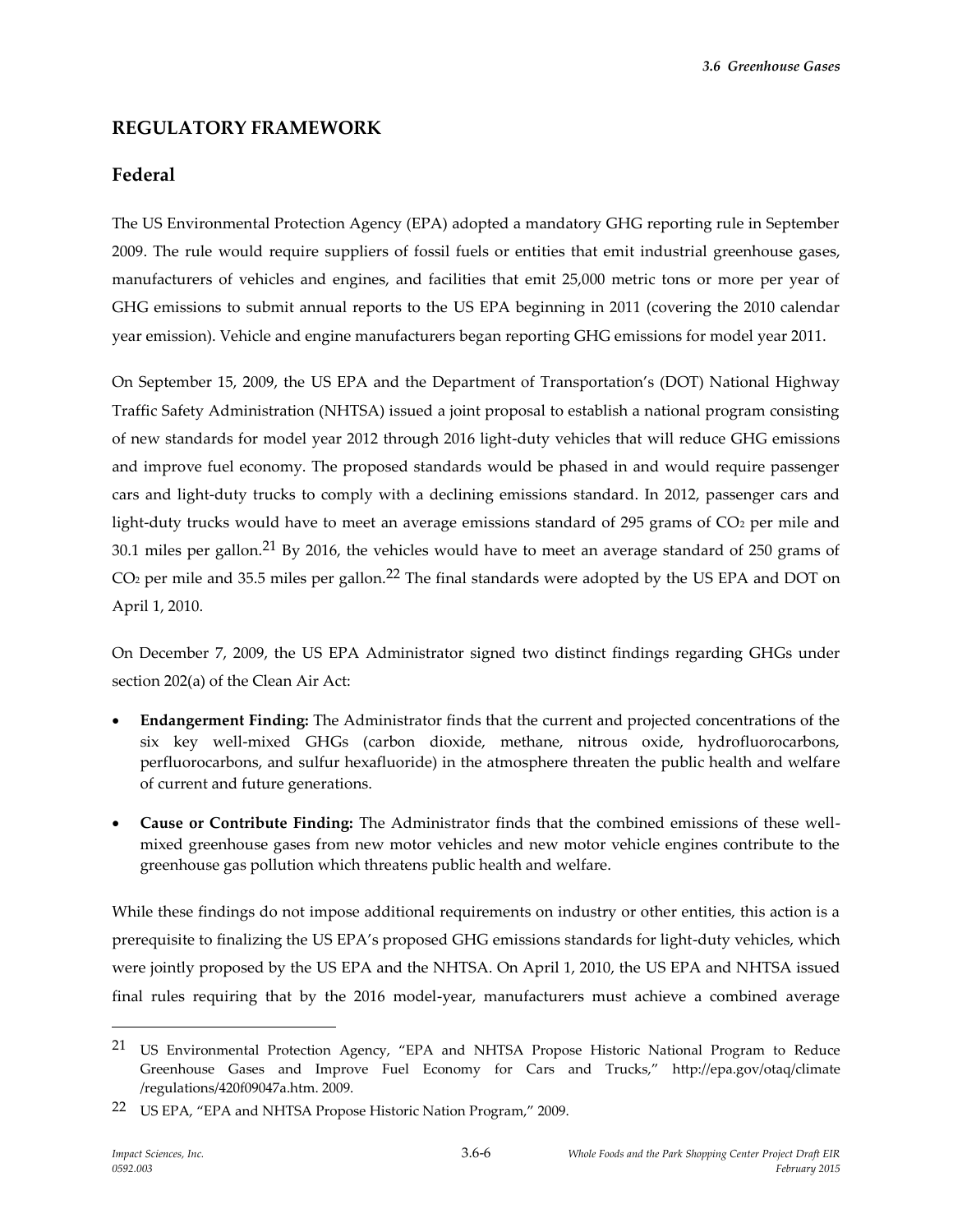vehicle emission level of 250 grams  $CO<sub>2</sub>$  per mile, which is equivalent to 35.5 miles per gallon as measured by US EPA standards. These agencies are currently in the process of developing more stringent vehicle emissions standards for the 2017-2025 model years. The proposed standard would reduce emissions from all passenger cars, light-duty trucks, and medium-duty passenger vehicles (including SUVs) to an average of 163 grams CO<sup>2</sup> per mile for model year 2025, which is equivalent to 54.5 miles per gallon if the standard were met solely through fuel economy improvements.<sup>23</sup>

#### **State**

### *Title 24*

The CEC first adopted the Energy Efficiency Standards for Residential and Nonresidential Buildings (California Code of Regulations, Title 24, Part 6) in 1978 in response to a legislative mandate to reduce energy consumption in the state. Although not originally intended to reduce GHG emissions; increased energy efficiency and reduced consumption of electricity, natural gas, and other fuels would result in fewer GHG emissions from residential and nonresidential buildings subject to the standard. The standards are updated periodically to allow for the consideration and inclusion of new energy efficiency technologies and methods. The latest revisions were adopted in 2013 and became effective on July 1, 2014.

Part 11 of the Title 24 Building Standards Code is referred to as the California Green Building Standards Code (CALGreen Code). The purpose of the CALGreen Code is to:

*improve public health, safety and general welfare by enhancing the design and construction of buildings through the use of building concepts having a positive environmental impact and encouraging sustainable construction practices in the following categories: 1) Planning and design; 2) Energy efficiency; 3) Water efficiency and conservation; 4) Material conservation and resource efficiency; and 5) Environmental air quality.24*

The CALGreen Code is not intended to substitute for or be identified as meeting the certification requirements of any green building program that is not established and adopted by the California Building Standards Commission (CBSC). The CBSC has released the *2013 Green Building Standards Code* on its website.25 The update to Part 11 of the Title 24 Building Standards Code became effective on January 1, 2014. The updates include clarifications and improvements to the CALGreen Code

<sup>&</sup>lt;sup>23</sup> US Environmental Protection Agency, "EPA and NHTSA Propose to Extend the National Program to Reduce Greenhouse Gases and Improve Fuel Economy for Cars and Trucks," http://www.epa.gov/oms/climate/regulations.htm. 2011.

<sup>24</sup> California Building Standards Commission, 2008 California Green Building Standards Code, (2009) 3.

<sup>25</sup> California Building Standards Commission, "CALGreen," http://www.bsc.ca.gov/CALGreen/default.htm. 2010.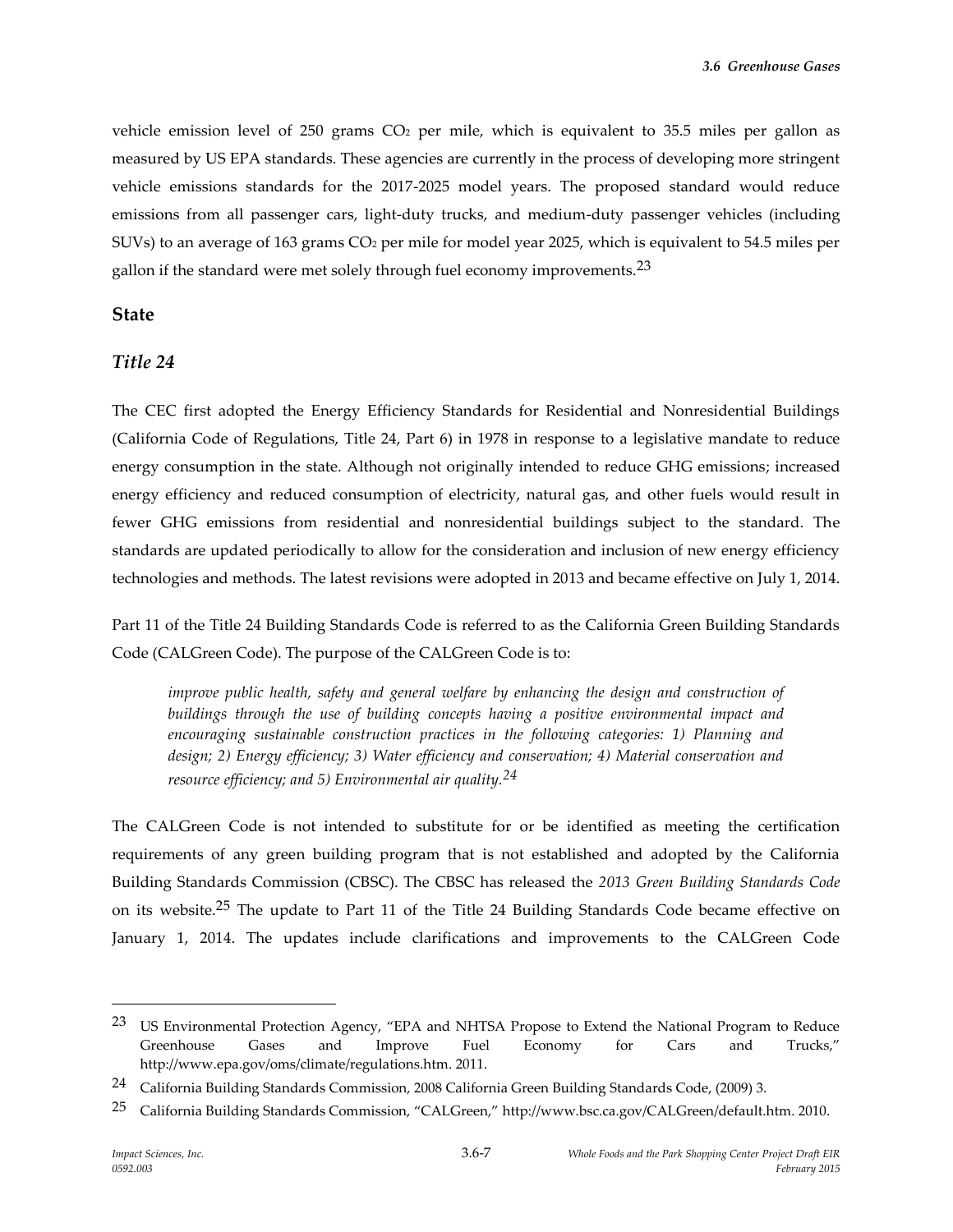requirements. Unless otherwise noted in the regulation, all newly constructed buildings in California are subject to the requirements of the CALGreen Code.

#### *Assembly Bill 1493*

In response to the transportation sector's contribution of more than half of California's CO<sub>2</sub> emissions, Assembly Bill 1493 (AB 1493, Pavley) was enacted on July 22, 2002. AB 1493 requires CARB to set GHG emission standards for passenger vehicles, light-duty trucks, and other vehicles whose primary use is noncommercial personal transportation. CARB adopted the standards in September 2004. The new standards would phase in during the 2009 through 2016 model years. When fully phased in, the nearterm (2009–2012) standards will result in a reduction of about 22 percent in greenhouse gas emissions compared to the emissions from the 2002 fleet, while the mid-term (2013–2016) standards will result in a reduction of about 30 percent.

Before these regulations could go into effect, the US EPA had to grant California a waiver under the federal Clean Air Act (CAA), which ordinarily preempts state regulation of motor vehicle emission standards. On June 30, 2009, the US EPA formally approved California's waiver request. As previously discussed, in the September 2009, the US EPA and the NHTSA issued a joint proposal to establish a national program consisting of new standards for model year 2012 through 2016 light-duty vehicles that will reduce GHG emissions and improve fuel economy. These standards were formally adopted by the US EPA and DOT on April 1, 2010. In light of the federal US EPA and NHTSA standards, California—and states adopting California emissions standards—agreed to defer to the national standard through model year 2016. The 2016 endpoint of the two standards is similar, although the national standard ramps up slightly more slowly than what was required under the California standard. The Pavley standards require additional reductions in CO<sup>2</sup> emissions beyond 2016 (referred to as Phase II standards). The Phase II standards are currently in development for the 2017-2025 model years. As was done with the Phase I standards, the US EPA and NHTSA have proposed a national standard that all passenger cars, light-duty trucks, and medium-duty passenger vehicles (including SUVs) achieve an average of 163 grams CO<sup>2</sup> per mile for model year 2025, which is equivalent to 54.5 miles per gallon if the standard were met solely through fuel economy improvements.26

<sup>26</sup> US Environmental Protection Agency, "EPA and NHTSA Propose to Extend the National Program to Reduce Greenhouse Gases and Improve Fuel Economy for Cars and Trucks," http://www.epa.gov/oms/climate/regulations.htm. 2011.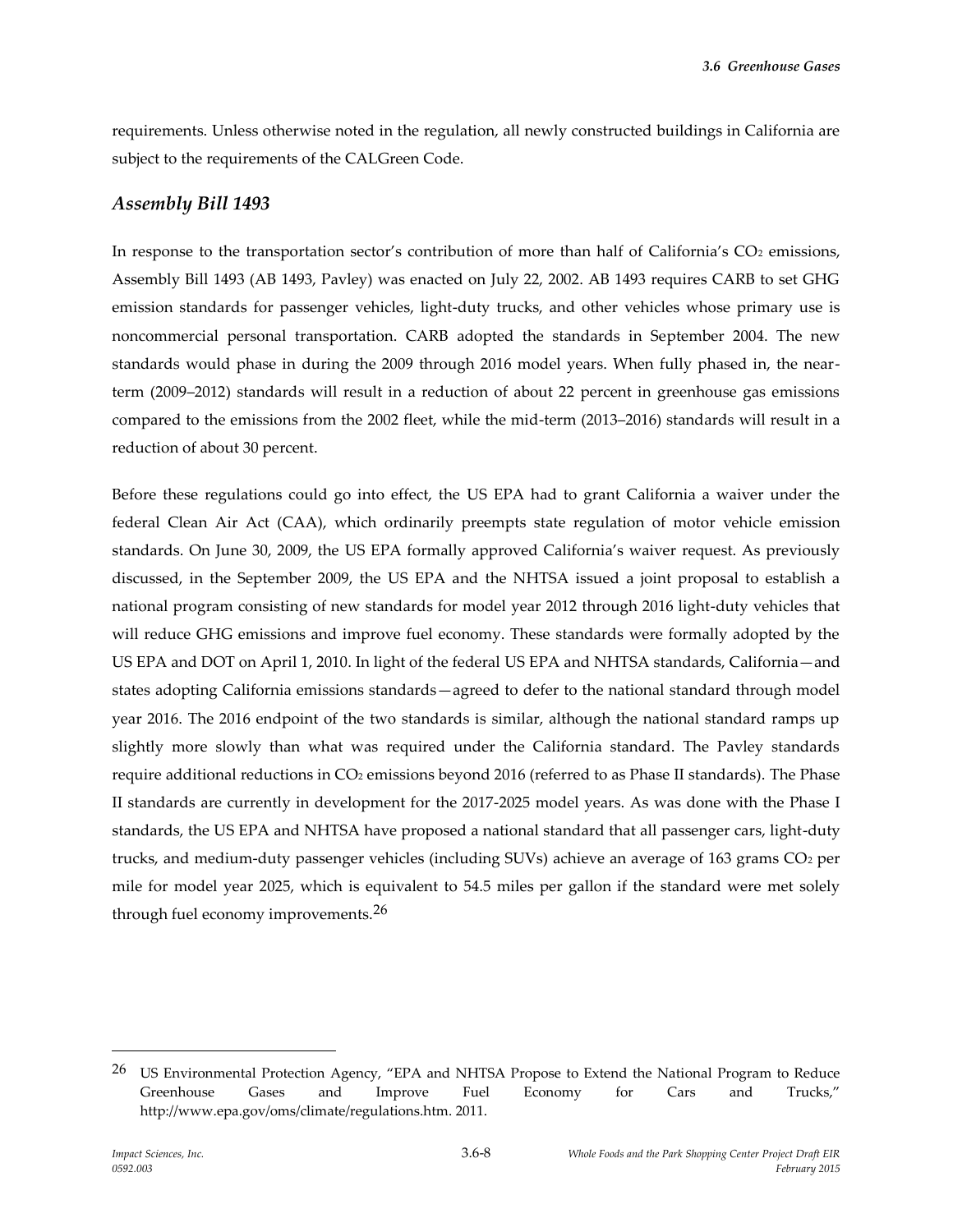### *Executive Order S-3-05 and the Climate Action Team*

In June 2005, Governor Schwarzenegger established California's GHG emissions reduction targets in Executive Order S-3-05. The Executive Order established the following goals: GHG emissions should be reduced to 2000 levels by 2010, 1990 levels by 2020, and 80 percent below 1990 levels by 2050. The Secretary of California Environmental Protection Agency (CalEPA) is required to coordinate efforts of various agencies in order to collectively and efficiently reduce GHGs. Some of the agency representatives involved in the GHG reduction plan include the Secretary of the Business, Transportation and Housing Agency, the Secretary of the Department of Food and Agriculture, the Secretary of the Resources Agency, the Chairperson of CARB, the Chairperson of the CEC, and the President of the Public Utilities Commission. Representatives from these agencies comprise the Climate Action Team.

### *Renewables Portfolio Standard*

In 2002, Senate Bill 1078 (SB 1078, Sher) established California's Renewables Portfolio Standard (RPS) which requires investor-owned utilities, such as Pacific Gas and Electric, Southern California Edison, and San Diego Gas and Electric, to increase energy production from renewable sources 1 percent per year up to a minimum of 20 percent of total energy generation by 2017. SB 107 (Simitian), signed by the Governor on September 26, 2008, accelerated the Renewable Portfolio Standard by requiring investor-owned utilities to meet the 20 percent target by 2010.

On September 15, 2009, the Governor issued Executive Order S-21-0911 requiring CARB, under its AB 32 authority, to adopt regulations to meet a 33 percent RPS target by 2020. The CARB regulations would use a phased-in or tiered requirement to increase the amount of electricity from eligible renewable sources over an eight-year period beginning in 2012. CARB adopted the regulation in September 2010.

In March 2011, the Legislature passed SB X1-2, which was signed into law by the Governor. SB X1-2 requires utilities to procure renewable energy products equal to 33 percent of retail sales by December 31, 2020 and also established interim targets: 20 percent by December 31, 2013 and 25 percent by December 31, 2016. SB X1-2 also includes publicly owned utilities in California. According to the California Public Utilities Commission (CPUC), California's three large investor-owned utilities (IOUs) collectively served 19.6 percent of their 2012 retail electricity sales with renewable power, with Southern California Edison achieving 19.9 percent.27

<sup>27</sup> California Public Utilities Commission, "California Renewables Portfolio Standard (RPS)," http://www.cpuc.ca.gov/PUC/energy/Renewables/index.htm. 2014.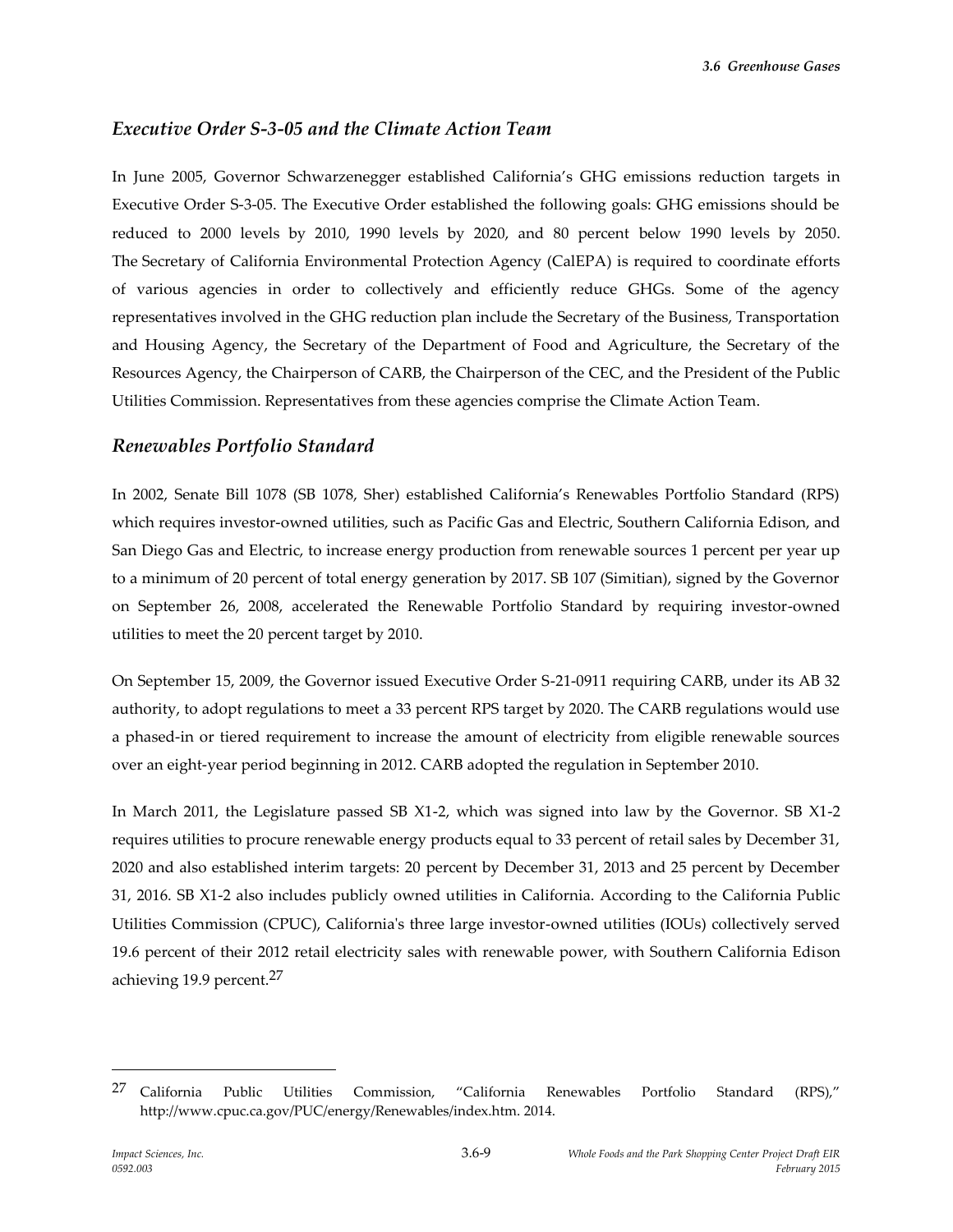*3.6 Greenhouse Gases*

#### *Assembly Bill 32*

In furtherance of the goals established in Executive Order S-3-05, the Legislature enacted Assembly Bill 32 (AB 32, Nuñez and Pavley), the California Global Warming Solutions Act of 2006, which Governor Schwarzenegger signed on September 27, 2006. AB 32 represents the first enforceable statewide program to limit GHG emissions from all major industries with penalties for noncompliance. AB 32 requires the State to undertake several actions – the major requirements are discussed below:

#### **State of California 1990 Greenhouse Gas Inventory and 2020 Limit**

As required under AB 32, on December 6, 2007, CARB approved the 1990 greenhouse gas emissions inventory, thereby establishing the emissions limit for 2020. The 2020 emissions limit was set at 427 MMTCO2e. The inventory revealed that in 1990 transportation, with 35 percent of the state's total emissions, was the largest single sector generating carbon dioxide, followed by industrial emissions, 24 percent; imported electricity, 14 percent; in-state electricity generation, 11 percent; residential use, 7 percent; agriculture, 5 percent; commercial uses, 3 percent; and forestry emissions (excluding sinks) less than 1 percent. These figures represent the 1990 values. AB 32 does not require individual sectors to meet their individual 1990 GHG emissions inventory; the total statewide emissions are required to meet the 1990 threshold by 2020.

#### **AB 32 Climate Change Scoping Plan**

As indicated above, AB 32 requires CARB to adopt a scoping plan indicating how reductions in significant GHG sources will be achieved through regulations, market mechanisms, and other actions. CARB released the *Climate Change Scoping Plan* in October 2008, which contained an outline of the proposed State strategies to achieve the 2020 GHG emission limits. The CARB Governing Board approved the *Climate Change Scoping Plan* on December 11, 2008, and a supplement was approved in 2011. The *Climate Change Scoping Plan* indicates how emissions reductions will be achieved from significant sources of GHGs via regulations, market mechanism, and other actions. The *Climate Change Scoping Plan* identifies 18 recommended strategies the state should implement to achieve AB 32. CARB has identified a number of ongoing programs and has adopted regulations for individual measures to reduce GHG emissions in accordance with the *Climate Change Scoping Plan* strategies. Key elements of the *Climate Change Scoping Plan* include the following:

- Expanding and strengthening existing energy efficiency programs as well as building and appliance standards;
- Achieving a statewide renewables energy mix of 33 percent;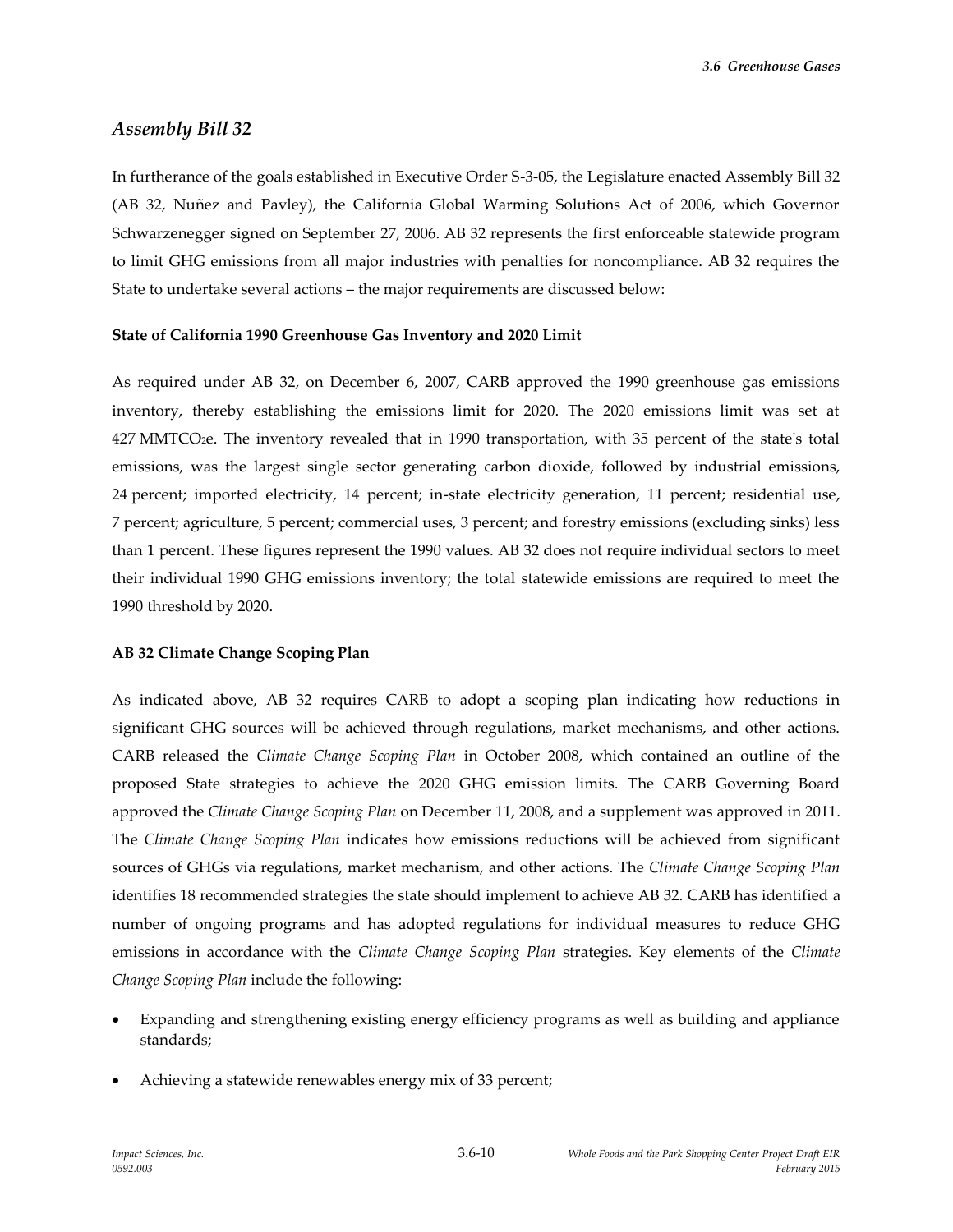- Developing a California cap-and-trade program that links with other Western Climate Initiative partner programs to create a regional market system;
- Establishing targets for transportation-related greenhouse gas emissions for regions throughout California and pursuing policies and incentives to achieve those targets;
- Adopting and implementing measures pursuant to existing state laws and policies, including California's clean car standards, goods movement measures, and the Low Carbon Fuel Standard; and
- Creating targeted fees, including a public goods charge on water use, fees on high global warming potential gases, and a fee to fund the administrative costs of the state's long-term commitment to AB 32 implementation.

Under the *Climate Change Scoping Plan*, approximately 85 percent of the state's emissions are subject to a cap-and-trade program where covered sectors are placed under a declining emissions cap. The emissions cap incorporates a margin of safety whereby the 2020 emissions limit will still be achieved even in the event that uncapped sectors do not fully meet their anticipated emission reductions. Emissions reductions will be achieved through regulatory requirements and the option to reduce emissions further or purchase allowances to cover compliance obligations.

An update to the Scoping Plan is currently under way, with a Draft First Proposed Update released February 10, 2014. The update contains information on progress towards goals to date, defines goals for the next five years, and provides recommendations for meeting both the short-term goals of AB 32 and the long-term goals of S-3-05. New strategies are also proposed, including a recommendation for an intermediate reduction target to be adopted for 2035. The update indicates that California is on track to achieve the reduction target set for 2020, due largely to programs and regulations recently adopted. However, the Cap and Trade program provides a hard cap on emissions that can be adjusted based on projected emissions in order to assure reaching the emissions limit for 2020.

### *Executive Order S-1-07 (Low Carbon Fuel Standard)*

On January 18, 2007, California set a new Low Carbon Fuel Standard (LCFS) for transportation fuels sold within the state. Executive Order S-1-07 sets a declining standard for GHG emissions measured in CO2equivalent grams per unit of fuel energy sold in California. The target of the LCFS is to reduce the carbon intensity of California passenger vehicle fuels by at least 10 percent by 2020. The LCFS will apply to refiners, blenders, producers, and importers of transportation fuels and will use market-based mechanisms to allow these providers to choose how they reduce emissions during the "fuel cycle" using the most economically feasible methods. CARB identified the LCSF as an early action item under AB 32 and the final rule became effective January 12, 2010.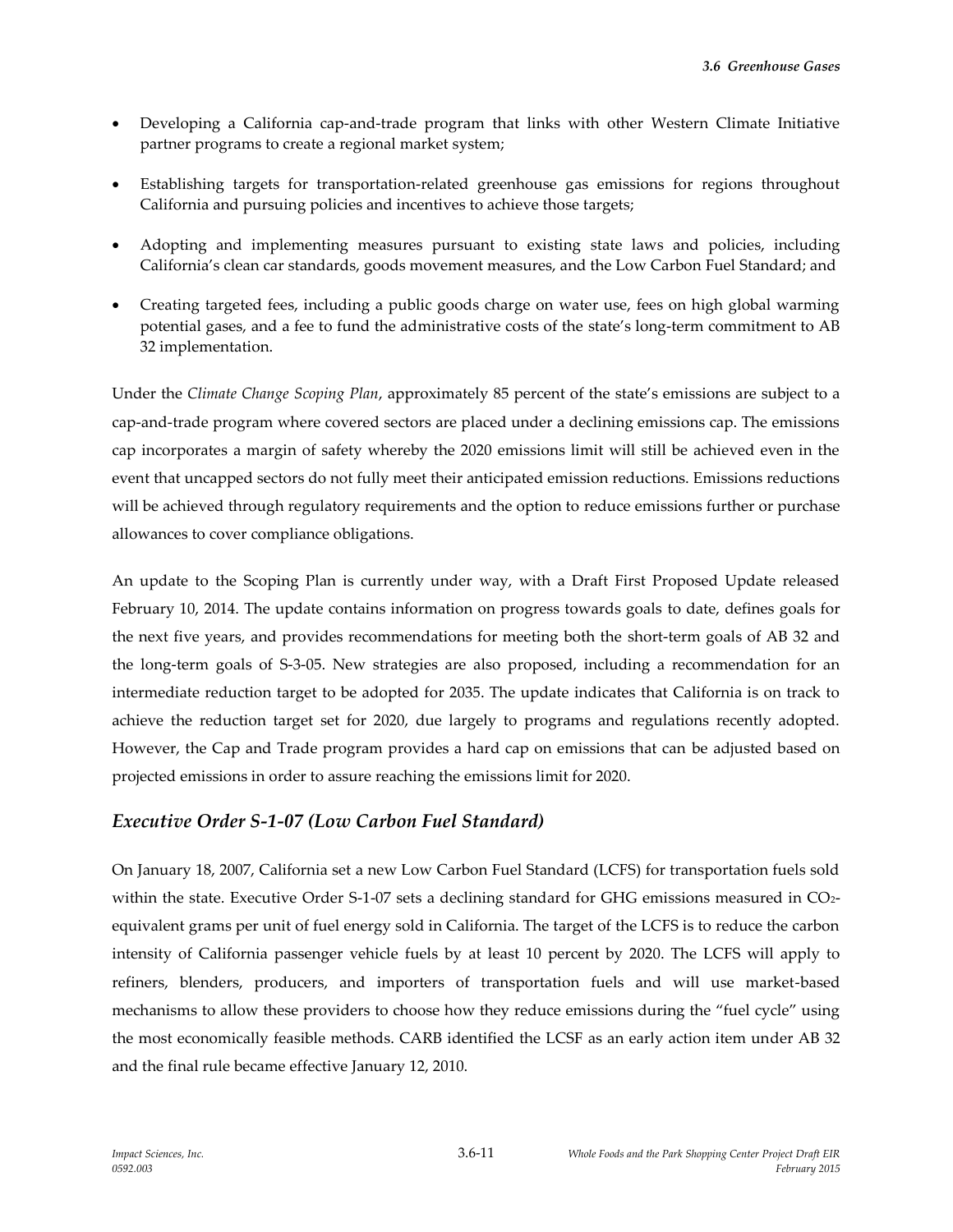*3.6 Greenhouse Gases*

### *Senate Bill 375*

SB 375 requires CARB, working in consultation with the metropolitan planning organizations (MPOs), to set regional greenhouse gas reduction targets for the automobile and light truck sector for 2020 and 2035. The target must then be incorporated within that region's Regional Transportation Plan (RTP), which is used for long-term transportation planning, in a Sustainable Communities Strategy (SCS). Certain transportation planning and programming activities would then need to be consistent with the SCS; however, SB 375 expressly provides that the SCS does not regulate the use of land, and further provides that local land use plans and policies (e.g., general plan) are not required to be consistent with either the RTP or SCS.

CARB staff proposed draft per capita reduction targets for the four largest MPOs (Bay Area, Sacramento, Southern California, and San Diego) of 7 to 8 percent for 2020 and reduction targets between 13 to 16 percent for 2035. For the Southern California Association of Governments (SCAG), which is the metropolitan planning organization (MPO) for the region in which the proposed project is located, CARB established a draft target of 8 percent for 2020 and 13 percent for 2035.<sup>28</sup> Of note, the proposed reduction targets explicitly exclude emission reductions expected from the AB 1493 and the low carbon fuel standard regulations. CARB adopted the final targets (the same targets as the proposed draft targets) on September 23, 2010.

In April 2012, SCAG adopted the 2012-2035 RTP/SCS. The RTP/SCS demonstrates GHG reductions that exceed the targets set by CARB by achieving a 9 percent reduction by 2020 and 16 percent reduction by 2035 compared to the 2005 level on a per capita basis. This RTP/SCS also meets criteria pollutant emission budgets set by the US EPA. The reduction in emissions are largely achieved by more sustainable planning, integrating transportation and land use decisions to allow Southern Californians to live closer to where they work and play, and to high-quality transit service.

### **Local**

 $\overline{a}$ 

## *South Coast Air Quality Management District*

In April 2008, the SCAQMD, in order to provide guidance to local lead agencies on determining the significance of GHG emissions identified in California Environmental Quality Act (CEQA) documents, convened a GHG CEQA Significance Threshold Working Group.<sup>29</sup> The goal of the working group is to

<sup>28</sup> California Air Resources Board (CARB), *Staff Report: Proposed Regional Greenhouse Gas Emission Reduction Targets For Automobiles And Light Trucks Pursuant To Senate Bill 375*, (2010).

<sup>&</sup>lt;sup>29</sup> For more information see: http://www.aqmd.gov/ceqa/handbook/GHG/GHG.html.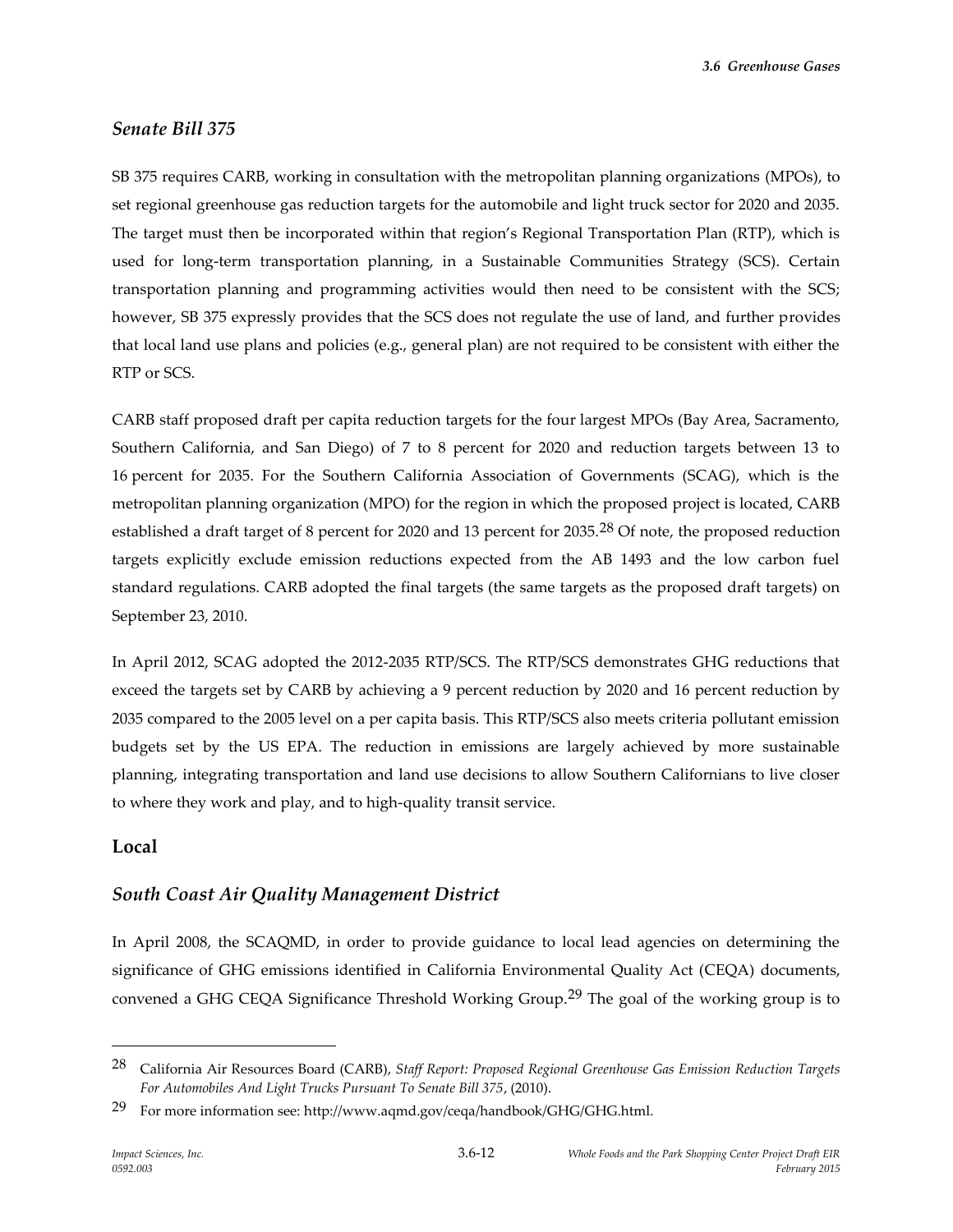develop and reach consensus on an acceptable CEQA significance thresholds for GHG emissions that may be utilized on an interim basis until CARB (or some other state agency) develops guidance on assessing the significance of GHG emissions under CEQA.

Initially, SCAQMD staff presented the working group with a significance threshold that could be applied to various types of projects – residential, non-residential, industrial, etc.; however, the threshold is still under development. In December 2008, staff presented the SCAQMD Governing Board with a Draft Guidance Document that included a significance threshold for stationary source projects where it is the lead agency, which the SCAQMD adopted. This threshold uses a tiered approach to determine a project's significance, with 10,000 metric tons of carbon dioxide equivalent (MTCO<sub>2</sub>e) as a screening numerical threshold. The guidance document also includes a proposal for a single threshold for residential and commercial projects of 3,000 MTCO2e, which was not adopted at the time.

At present time, the SCAQMD has still not adopted thresholds for residential or commercial projects such as the one analyzed in this study. As proposed in 2008, the SCAQMD is considering a tiered approach to determine the significance of residential and commercial projects. However, the most recent draft approach (provided in materials used for a presentation to the Working Group in 2010) is as follows:

- Tier 1: Is the project exempt from further analysis under existing statutory or categorical exemptions? If yes, there is a presumption of less than significant impacts with respect to climate change.
- Tier 2: Is the project's GHG emissions within the GHG budgets in an approved regional plan? (The plan must be consistent with *State CEQA Guidelines* §§15064(h)(3), 15125(d), or 15152(s).) If yes, there is a presumption of less than significant impacts with respect to climate change.
- Tier 3: Is the project's incremental increase in GHG emissions below or mitigated to less than the significance screening level? If yes, there is a presumption of less than significant impacts with respect to climate change.
- Tier 4: Does the project meet one of the following performance standards? If yes, there is a presumption of less than significant impacts with respect to climate change.
	- Option #1: Achieve some percentage reduction in GHG emissions from a base case scenario, including land use sector reductions from AB 32 (e.g., 29 percent reduction as recommended by the San Joaquin Valley Air Pollution Control District).
	- Option #2: For individual projects, achieve a project-level efficiency target of 4.8 MTCO2e per service population by 2020 or a target of 3.0 MTCO<sub>2</sub>e per service population by 2035. For plans, achieve a plan-level efficiency target of 6.6 MTCO2e per service population by 2020 or a target of 4.1 MTCO2e per service population by 2035.
- Tier 5: Projects should obtain GHG emission offsets to reduce significant impacts. Offsets in combination with any mitigation measures should achieve the target thresholds for any of the above Tiers. Otherwise, project impacts would remain significant.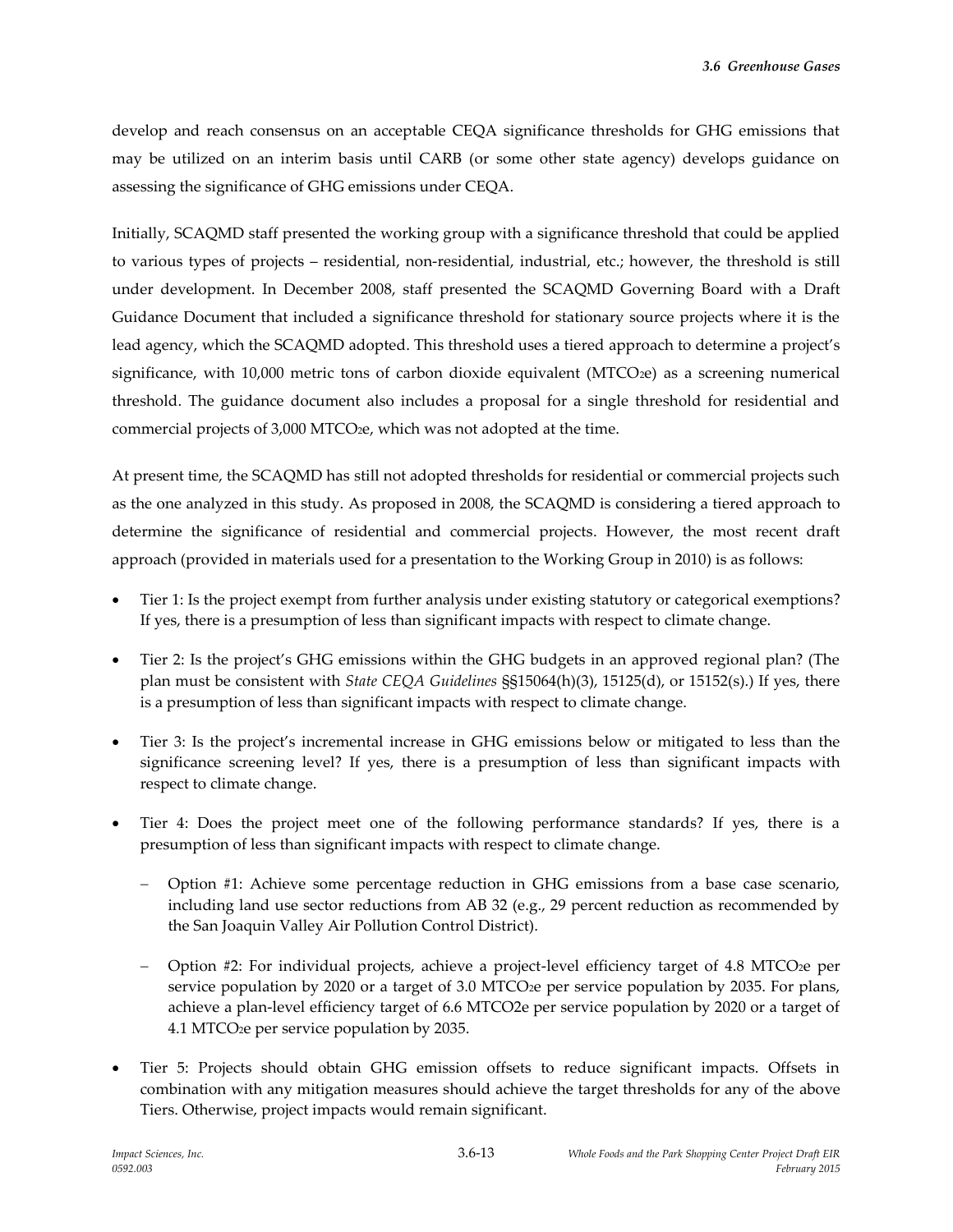For Tier 3, above, the SCAQMD proposes that lead agencies choose between two options: Option #1 provides screening levels of 3,500 MTCO2e for residential projects, 1,400 MTCO2e for commercial projects and 3,000 MTCO<sub>2</sub>e for mixed-use; whereas Option #2 is a single threshold of 3,000 MTCO<sub>2</sub>e for all land use types. The SCAQMD has not announced when staff is expecting to present a finalized version of these thresholds to the Governing Board. The SCAQMD has also adopted Rules 2700, 2701, and 2702 that establishes a GHG reduction program within the SCAQMD; however, GHG emission reduction protocols pursuant to these rules have only been established for boilers and process heaters, forestry, and manure management reduction projects.

## *City of Malibu*

The City of Malibu General Plan identifies goals and policies relating to the improving the safety and health of the community. The current General Plan does not specifically address emissions of GHGs; however, the City supports the SCAQMD's mission to protect public health and welfare from the adverse effects of air pollution. The City has also adopted a number of ordinances and programs to reduce energy consumption and reduce water usage and waste generation. These are summarized as follows:

- Chapter 15.24 of the Malibu Municipal Code incorporates by reference the CALGreen Code. The Municipal Code also amends the CALGreen code to require that irrigation controllers shall be weather- or soil moisture-based controllers that automatically adjust irrigation in response to changes in plant needs as weather conditions change, and that weather-based controllers without integral rain sensors or communication systems that account for local rainfall shall have a separate wired or wireless rain sensor which connects or communicates with the controller(s). Soil moisture-based controllers are not required to have rain sensor input.
- Chapter 15.18 of the Malibu Municipal Code provides local energy efficiency standards for residential and non-residential new construction and substantial remodels. The Code requires that non-residential construction exceed the current energy standards using the Title 24 performance approach by 15.0 percent.
- Chapter 9.22 of the Malibu Municipal Code adopts Landscape Water Conservation Standards, which contains design standards for landscaping and irrigation systems.
- The City has implemented a Construction and Demolition (C&D) debris-recycling program that requires that projects recycle or reuse 50 percent of the waste generated. Its purpose is to increase the diversion of C&D debris from disposal facilities (landfills) and will assist the City in meeting the state's 50 percent waste reduction mandate (AB 939).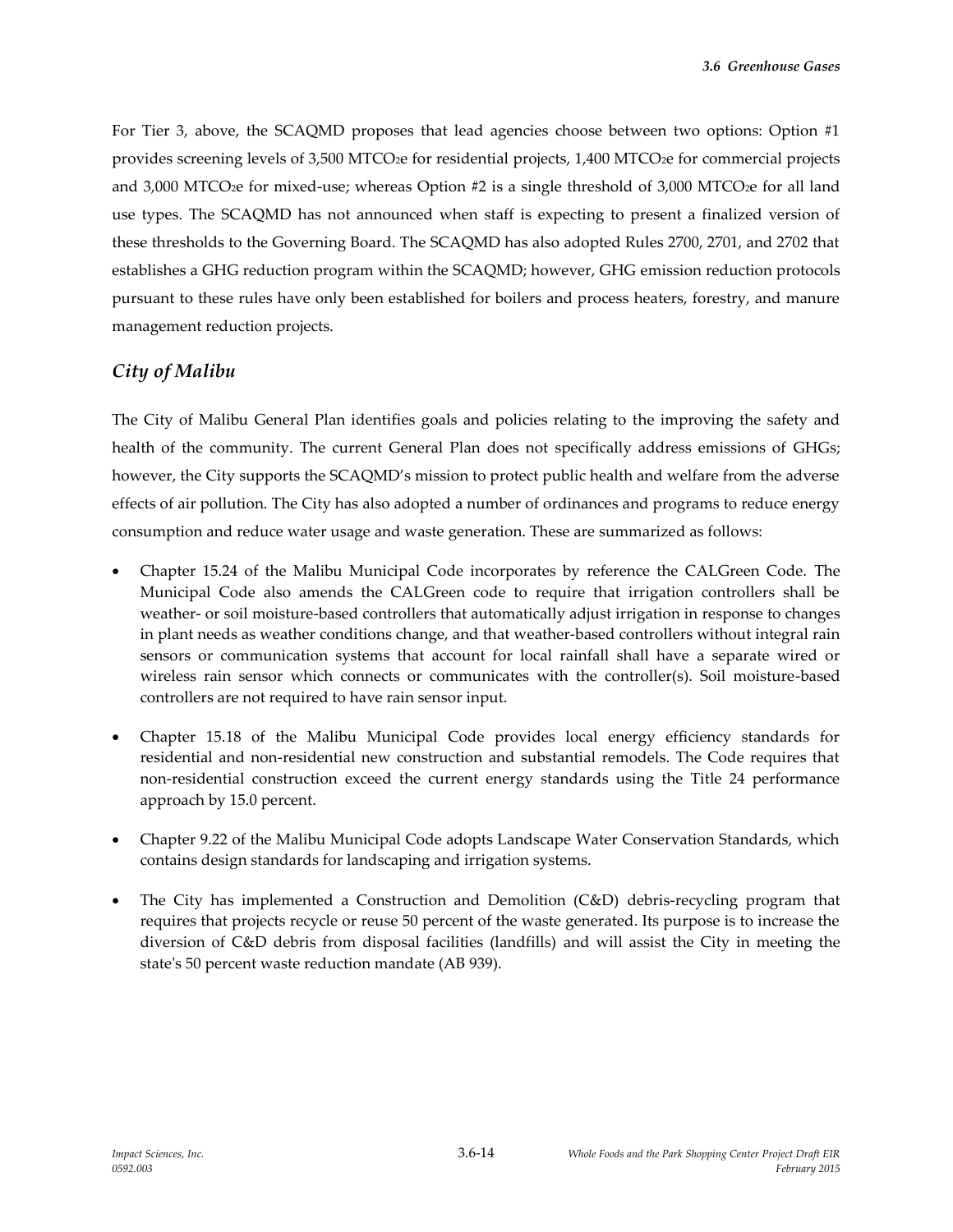## **Project Design Features**

Several sustainable design features are included in the proposed project's design to decrease the project's energy consumption. Landscape features include green walls and mature trees to provide shade and reduce the heat island effect and the need for air conditioning. Bicycle parking, electrical vehicle charging stations, and walkways would reduce energy usage and air pollution from vehicle trips. High efficiency systems including filtration, air conditioning would be installed, and ENERGY STAR windows and appliances. Lighting features would include LED lighting where applicable, daylight sensor controls, lighting occupancy sensors, and bi-level<sup>30</sup> lighting controls in parking areas.

## **ENVIRONMENTAL IMPACTS**

## **Thresholds of Significance**

The following thresholds for determining the significance of impacts related to greenhouse gas emissions are contained in the environmental checklist form contained in Appendix G of the most recent update of the *CEQA Statutes and Guidelines*. Impacts related to greenhouse gas emissions are considered significant if the proposed project would:

- generate greenhouse gas emissions, either directly or indirectly, that may have a significant impact on the environment; or
- conflict with an applicable plan, policy, or regulation adopted for the purpose of reducing the emissions of greenhouse gases.

The *State CEQA Guidelines* Section 15064.7 provides the significance criteria established by the applicable air quality management district or air pollution control district, when available, may be relied upon to make determinations of significance. The SCAQMD Working Group has released draft recommendations for screening levels of GHG emissions. If a project exceeds these screening thresholds, the Working Group's draft documents recommend that projects reduce their emissions via project design features and mitigation measures. Projects may optionally demonstrate GHG reductions from a base case scenario, which includes any applicable land use sector reductions from AB 32. While SCAQMD has not formally adopted these thresholds, the Working Group draft recommendations represent the best available information with which to evaluate the significance of the proposed project's GHG emissions.

 $30$  Bi-level control allows for switch lighting between a high and low setting rather than simply on or off.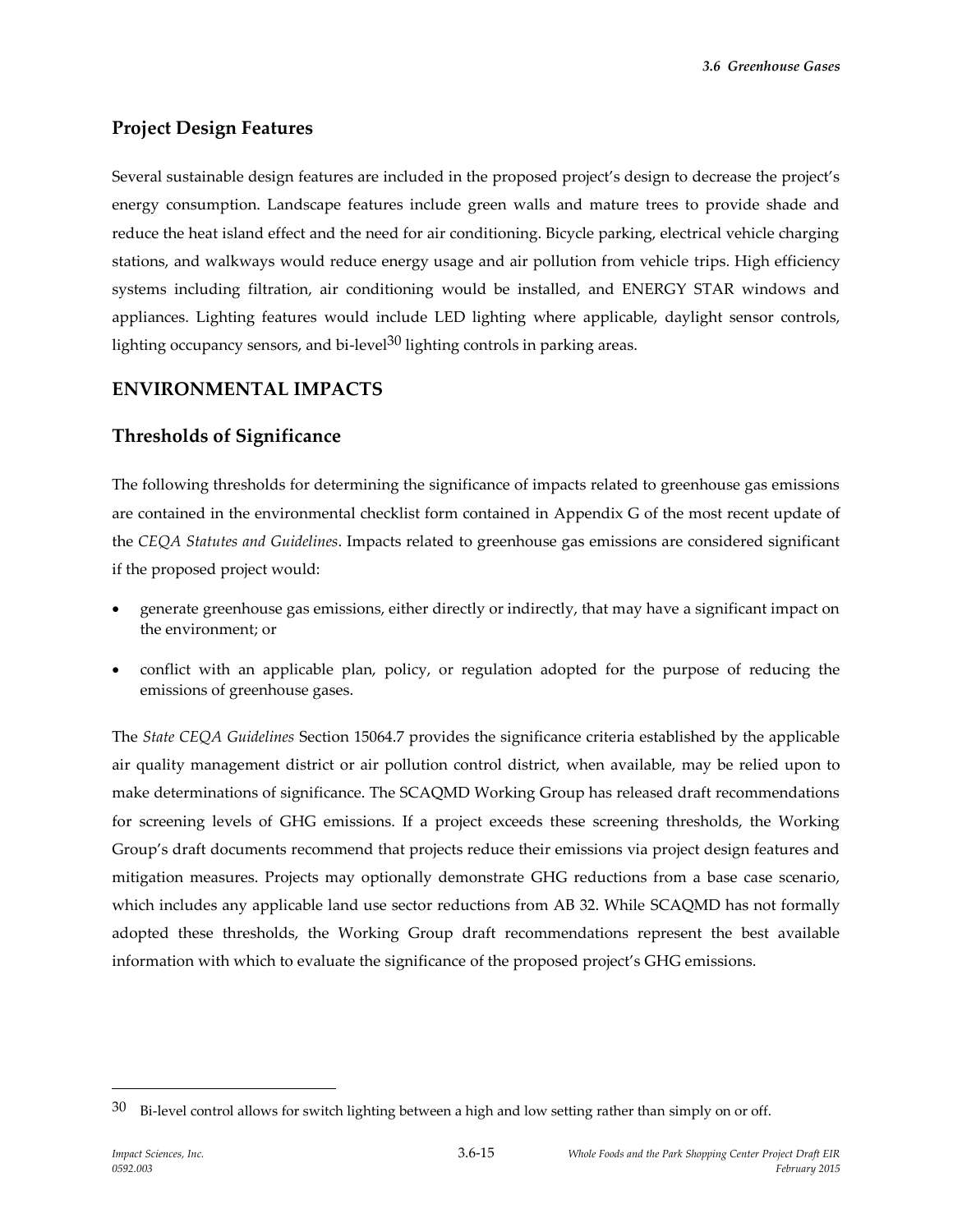*3.6 Greenhouse Gases*

## **Methodology**

The proposed project is evaluated in this EIR for potential impacts related to GHG emissions and climate change, utilizing approved emissions models and guidelines as tools to create the analytical basis for the assessment. The Office of Planning and Research (OPR), in its Climate Change Technical Advisory recommended that GHG emissions from project-related traffic, energy consumption, water usage, and construction activities, should be identified and estimated, to the extent that data is available to calculate such emissions. In addition, CARB believes that indirect energy usage provides a more complete picture of the emissions footprint of a facility. According to CARB:

*As facilities consider changes that would affect their emissions – addition of a cogeneration unit to boost overall efficiency even as it increases direct emissions, for example – the relative impact on* total (direct plus indirect) emissions by the facility should be monitored. Annually reported *indirect energy usage also aids the conservation awareness of the facility.*

For these reasons, CARB has proposed requiring the calculation of direct and indirect GHG emissions as part of the AB 32 reporting requirements, and this analysis does so.

Emissions modeling were conducted using the California Emissions Estimator Model (CalEEMod) and information provided in the CalEEMod *User's Guide*. 31 CalEEMod is a program that calculates air pollutant emissions from land use sources and incorporates the CARB on-road and off-road vehicle emissions models. Site-specific or project-specific data were used in the CalEEMod model where available. Construction of the proposed project would be completed over a period of 16 to 18 months, with full occupancy targeted for 2018. Default assumptions included in CalEEMod were used for the construction fleet makeup and equipment list. The proposed project would not include substantial stationary sources of GHG emissions. Mobile source GHG emissions from vehicles traveling to and from the proposed project would generate the bulk of the operational emissions. The mobile source emissions are based on the trip rates provided in the traffic report for the proposed project. Additional sources were consulted for this analysis as referenced. Emission calculations conducted for the proposed project are contained in **Appendix 3.2**.

<sup>31</sup> South Coast Air Quality Management District, *California Emissions Estimator Model User's Guide*, (2013). The model and User's Guide may be downloaded from the following website: http://www.caleemod.com.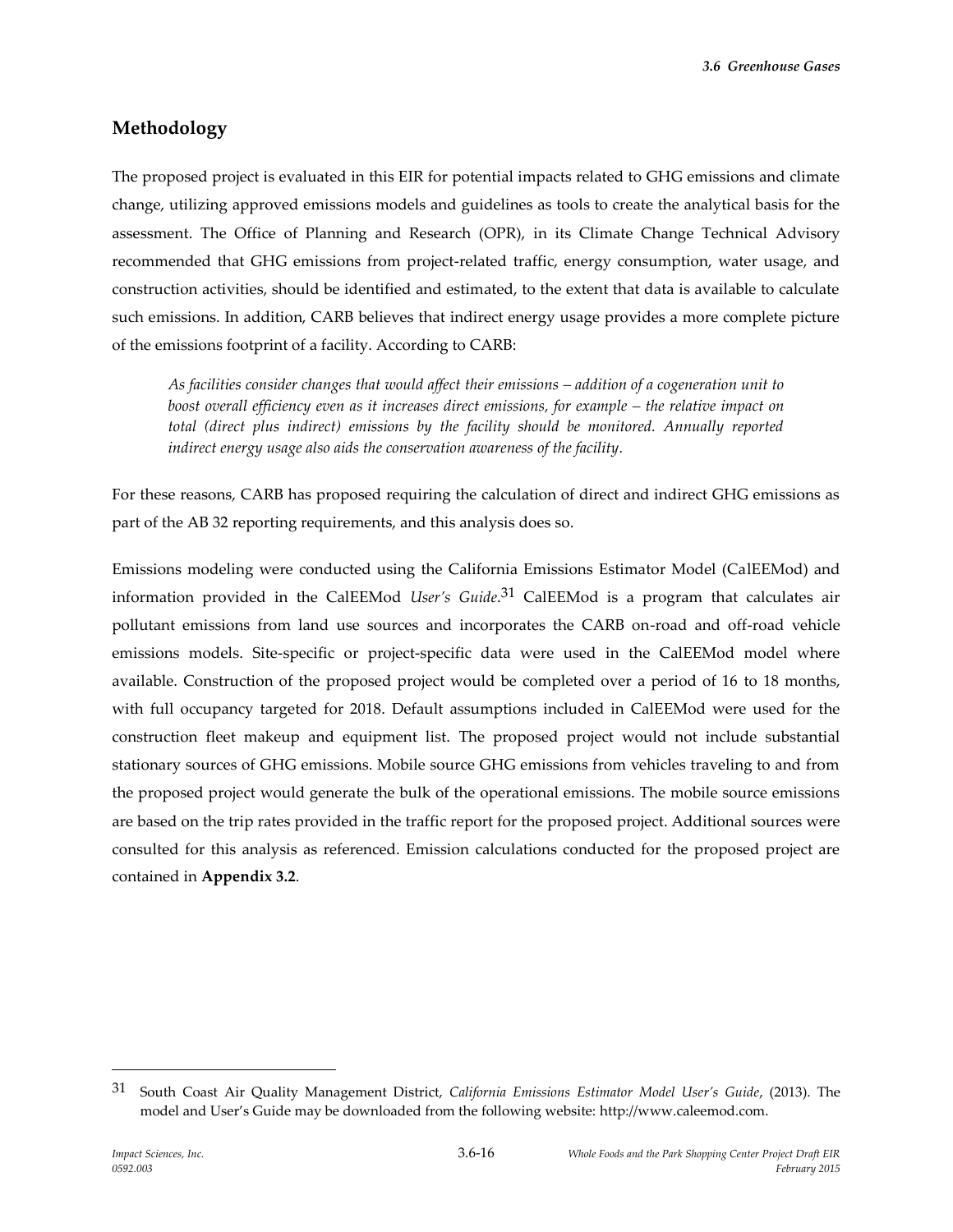*3.6 Greenhouse Gases*

### **Impact Analysis**

# **Threshold 3.6-1 Generate greenhouse gas emissions, either directly or indirectly, that may have a significant impact on the environment.**

The proposed project would develop a regional shopping center consisting of five separate buildings totaling approximately 38,400 square feet. The center would be anchored by a Whole Foods market, and would also provide a variety and goods and services including restaurant space.

#### *Construction Emissions*

The proposed project would result in short-term emissions of GHGs during construction—that is, the emissions would occur only during active construction and would cease after the proposed project was built.

The construction activities associated with the buildout of the proposed project would include the use of heavy-duty construction equipment. The vast majority of construction equipment (e.g., backhoes, cranes, rubber-tired loaders, scrapers, and haul trucks) rely on fossil fuels, primarily diesel, as an energy source. The combustion of fossil fuels in construction equipment results in GHG emissions of CO<sub>2</sub> and much smaller amounts of CH<sup>4</sup> and N2O. Emissions of GHG would also result from the combustion of fossil fuels from haul trucks and vendor trucks delivering materials, and construction worker vehicles commuting, to and from the project site. Typically, light-duty and medium-duty automobiles and trucks would be used for worker trips and heavy-duty trucks would be used from vendor trips. The vast majority of motor vehicles used for worker trips rely on gasoline as an energy source while motor vehicles used for vendor trips rely on diesel as an energy source. The combustion of gasoline and diesel in motor vehicles results in GHG emissions of  $CO<sub>2</sub>$  and smaller amounts of  $CH<sub>4</sub>$  and N<sub>2</sub>O. The other primary GHGs (hydrofluorocarbons, perfluorocarbons, and sulfur hexafluoride) are typically associated with specific industrial sources and would not be emitted by the proposed project. The emissions of  $CO<sub>2</sub>$ were estimated using the CalEEMod model.

Construction activity was modeled based on the construction schedule provided by the project applicant, and equipment types and activity levels provided as default values in CalEEMod. **Table 3.6-2, Estimated Construction Greenhouse Gas Emissions**, lists the estimated GHG emissions associated with construction of the proposed project. The SCAQMD recommends annualizing construction-related GHG emissions over a project's lifetime, defined as a 30-year period, in order to include these emissions as part of the annual total operational emissions. Therefore, construction-related GHG emissions have been annualized over this period and included in the annual operational emissions discussed below.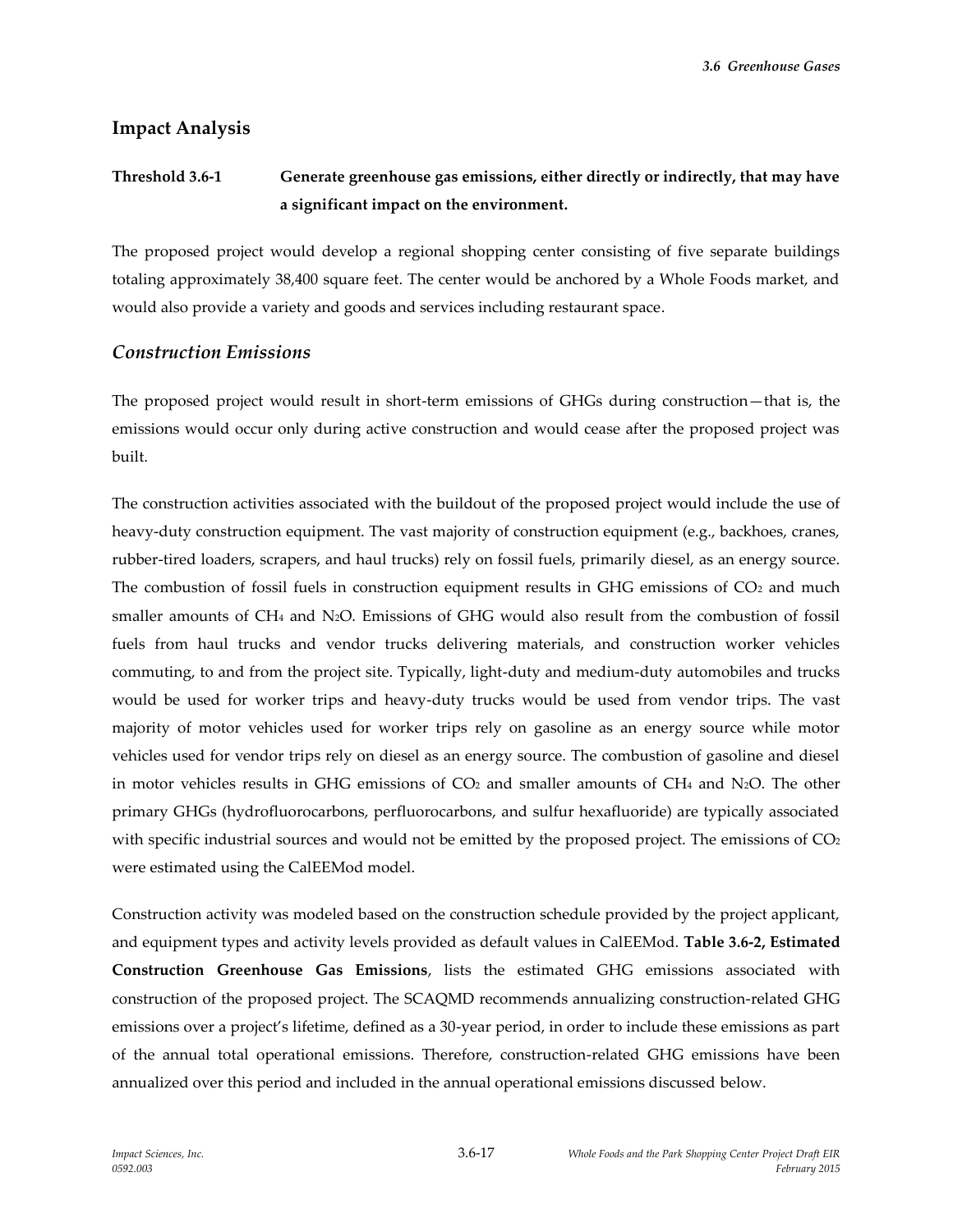| <b>GHG Emissions Source</b>             | Emissions<br>(Metric Tons CO <sub>2</sub> e/year) |
|-----------------------------------------|---------------------------------------------------|
| One-Time Emissions:                     |                                                   |
| Construction Year 2016                  | 117                                               |
| Construction Year 2017                  | 368                                               |
| <b>One-Time Total GHG Emissions</b>     | 484                                               |
| <b>Annualized over Project Lifetime</b> | 16                                                |

**Table 3.6-2 Estimated Construction Greenhouse Gas Emissions**

*Source: Impact Sciences, Inc. (2015). Emission calculations are provided in Appendix 3.2. Totals in table may not appear to add exactly due to rounding.*

## *Operational Emissions*

It is anticipated the proposed project would be operational by 2018. Once operational, the proposed project would result in GHG emissions, primarily CO2, CH4, and N2O, as a result of fuel combustion from building heating systems and motor vehicles. Building and motor vehicle air conditioning systems may use HFCs (and hydrochlorofluorocarbons [HCFCs] and CFCs to the extent that they have not been completely phased out at later dates); however, these emissions are not quantified since they would only occur through accidental leaks. It is not possible to estimate the frequency or volume of accidental leaks without speculation, and accidental leaks are generally not considered a part of operation of a proposed project. Additionally the SCAQMD does not include refrigerant leaks in sources to be assessed with regards to CEQA significance thresholds. Energy use associated with refrigeration is accounted for within the total energy use of the project. It should also be noted that CARB has drafted a proposed "Regulation for Management of High Global Warming Potential Refrigerants" that would reduce emissions of these refrigerants from stationary refrigeration and air conditioning systems by requiring persons subject to the rule to reclaim, recover, or recycle refrigerant and to properly repair or replace faulty refrigeration and air conditioning equipment.32 Lastly, one of the project design features is the inclusion of CFC- and HCFCfree air conditioning systems, which would reduce potential leaks.

Direct emissions of CO<sub>2</sub> emitted from operation of the proposed project include area source emissions (from natural gas consumption) and mobile source emissions. Area source emissions were calculated using CalEEMod using default assumptions for a regional shopping center, which includes the types of land uses proposed for the project. Mobile source emissions were calculated using CalEEMod, based on

<sup>32</sup> California Air Resources Board, "Stationary Equipment Refrigerant Management Program," http://www.arb.ca.gov/cc/reftrack/reftrack.htm. 2009. This regulation is an early action measure under AB 32.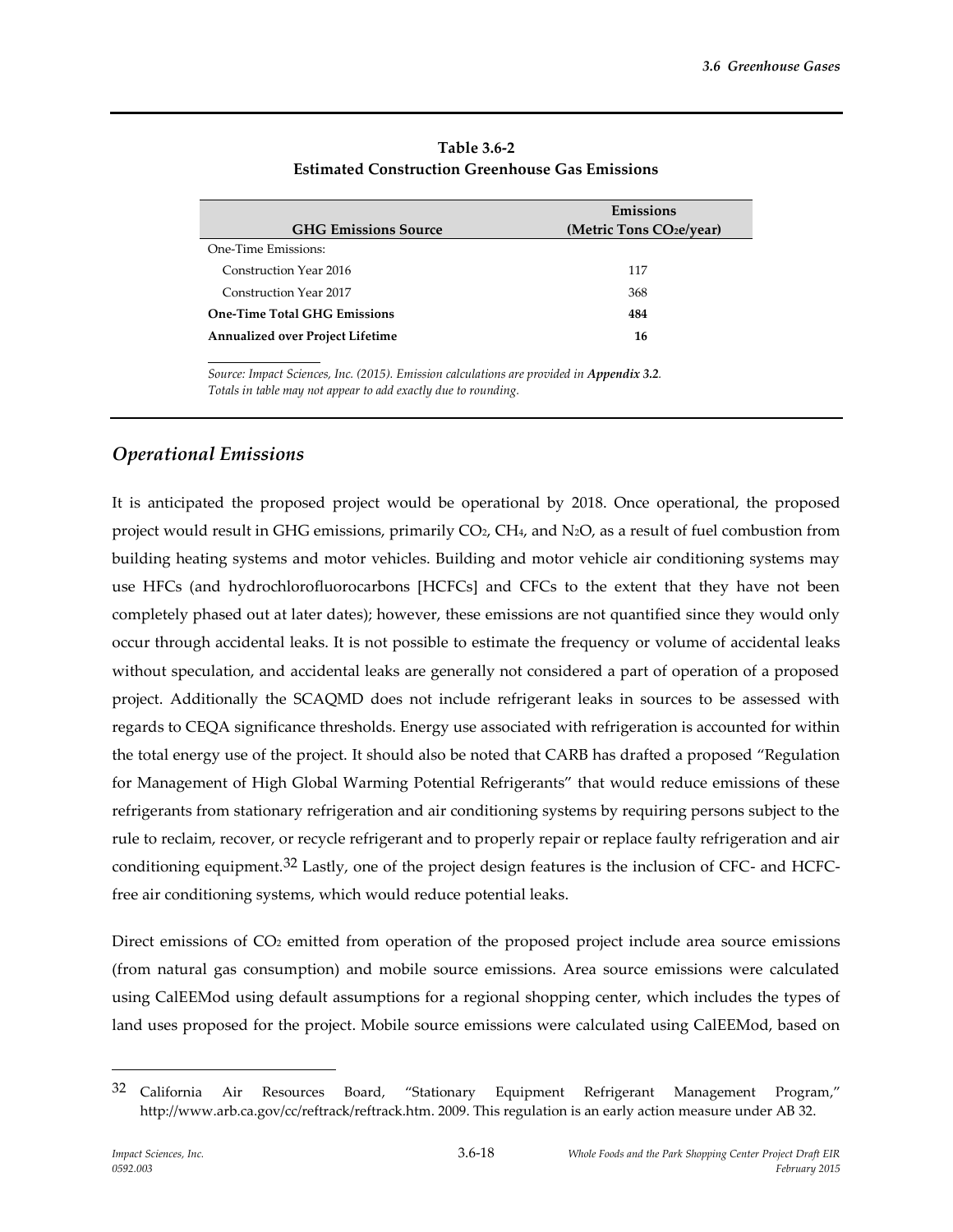the traffic study prepared for the project and the Institute of Transportation and Engineering 8th Edition trip generation rates.33

The proposed project would also result in indirect GHG emissions due to the electricity demand. The emission factor for CO<sup>2</sup> due to electrical demand from Southern California Edison, the electrical utility serving the proposed project, was selected in the CalEEMod model. The emission factor takes into account the current mix of energy sources used to generate electricity and the relative carbon intensities of these sources. Electricity consumption was based on default data found in CalEEMod.

In addition to electrical demand, the proposed project would also result in indirect GHG emissions due to water consumption, wastewater treatment, and solid waste generation. GHG emissions from water consumption are due to the electricity needed to convey, treat, and distribute water. The default CalEEMod assumptions were used for GHG emissions from water consumption, wastewater production, and solid waste generation.

A summary of the operational emissions of the proposed project is provided below in **Table 3.6-3, Estimated Operational GHG Emissions**. Detailed emission calculations are provided in **Appendix 3.2**. The estimates represent emissions under "business as usual" conditions – that is, GHG emissions that would occur as a result of development of the proposed project without the reductions from policies, strategies, and mitigation measures from AB 32, other GHG reduction plans or regulations, or the requirements of the Los Angeles County Green Building Program and the Malibu Municipal Code with which the proposed project would comply.

As shown in **Table 3.6-3**, the estimated emissions from the proposed project would not exceed the applicable threshold. Therefore, the proposed project's impact would be considered less than significant.

### *Mitigation Measures*

No mitigation measures are required.

## *Residual Impacts*

Impacts would be less than significant.

<sup>33</sup> Institute of Transportation and Engineering, *ITE Trip Generation Rates – 8 th Edition*, 2008. Note that the ITE rates are built into CalEEMod.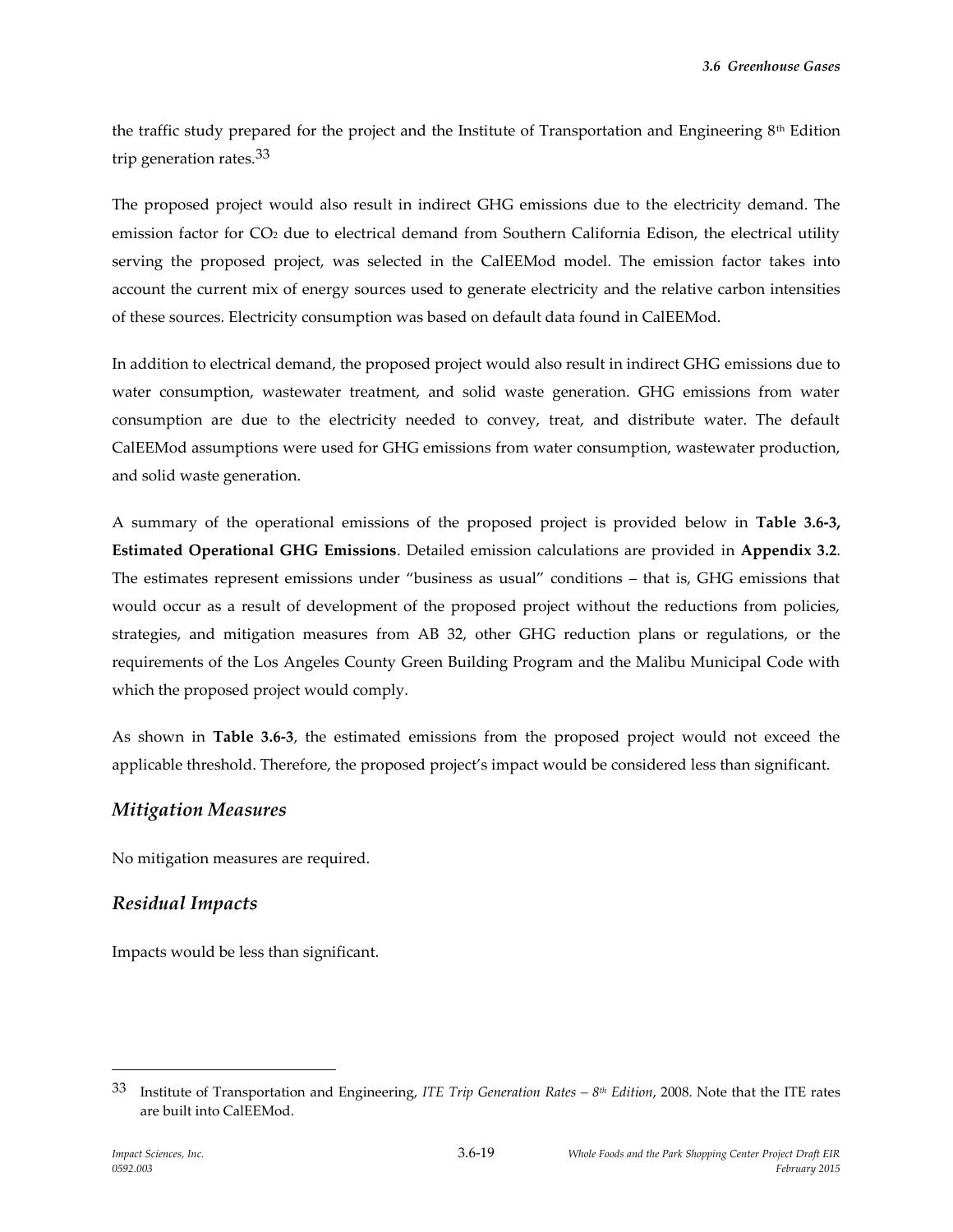|                            | <b>GHG</b> Emissions                 |  |
|----------------------------|--------------------------------------|--|
| Source                     | (Metric Tons CO <sub>2</sub> e/year) |  |
| Energy                     | 168                                  |  |
| Mobile Sources             | 1,455                                |  |
| Area                       | $\theta$                             |  |
| Waste                      | 18                                   |  |
| Water                      | 19                                   |  |
| Amortized Construction     | 16                                   |  |
| <b>Total GHG Emissions</b> | 1,677                                |  |
| <b>SCAOMD Threshold</b>    | 3,000                                |  |
| <b>Exceeds Threshold?</b>  | <b>NO</b>                            |  |

#### **Table 3.6-3 Estimated Operational GHG Emissions**

Source: Impact Sciences, Inc. (2015). Emission calculations are provided in Appendix 3.2. *Note: Totals in table may not appear to add exactly due to rounding.*

# **Threshold 3.6-2 Conflict with an applicable plan, policy, or regulation adopted for the purpose of reducing the emissions of greenhouse gases.**

Neither the County of Los Angeles nor the City of Malibu has adopted plans, policies, or regulations that contain more specific requirements with respect to GHG emissions. Therefore, the applicable plan for reducing GHG emissions is AB 32. The draft significance thresholds proposed by the SCAQMD are specifically designed to allow attainment of AB 32 goals within the jurisdiction of the SCAQMD. Therefore if emissions from a proposed project are below these thresholds, the project would not conflict with the requirements of AB 32. As shown in **Table 3.6-3**, the proposed project's GHG emissions would be below the SCAQMD significance threshold. The proposed project would also comply with the requirements of the Los Angeles County Green Building Program, which include energy efficiency above the requirements of Title 24, recycling or reuse of construction materials, drought tolerant landscaping, smart irrigation, and tree planting. Similarly, the proposed project would meet the requirements of the Malibu Municipal Code described above. Therefore the project would be less than significant with respect to this criterion.

In addition, the proposed project includes a large number of sustainable design features that exceed the requirements of both County and Municipal requirements which would further reduce the carbon footprint of the proposed development. These features include: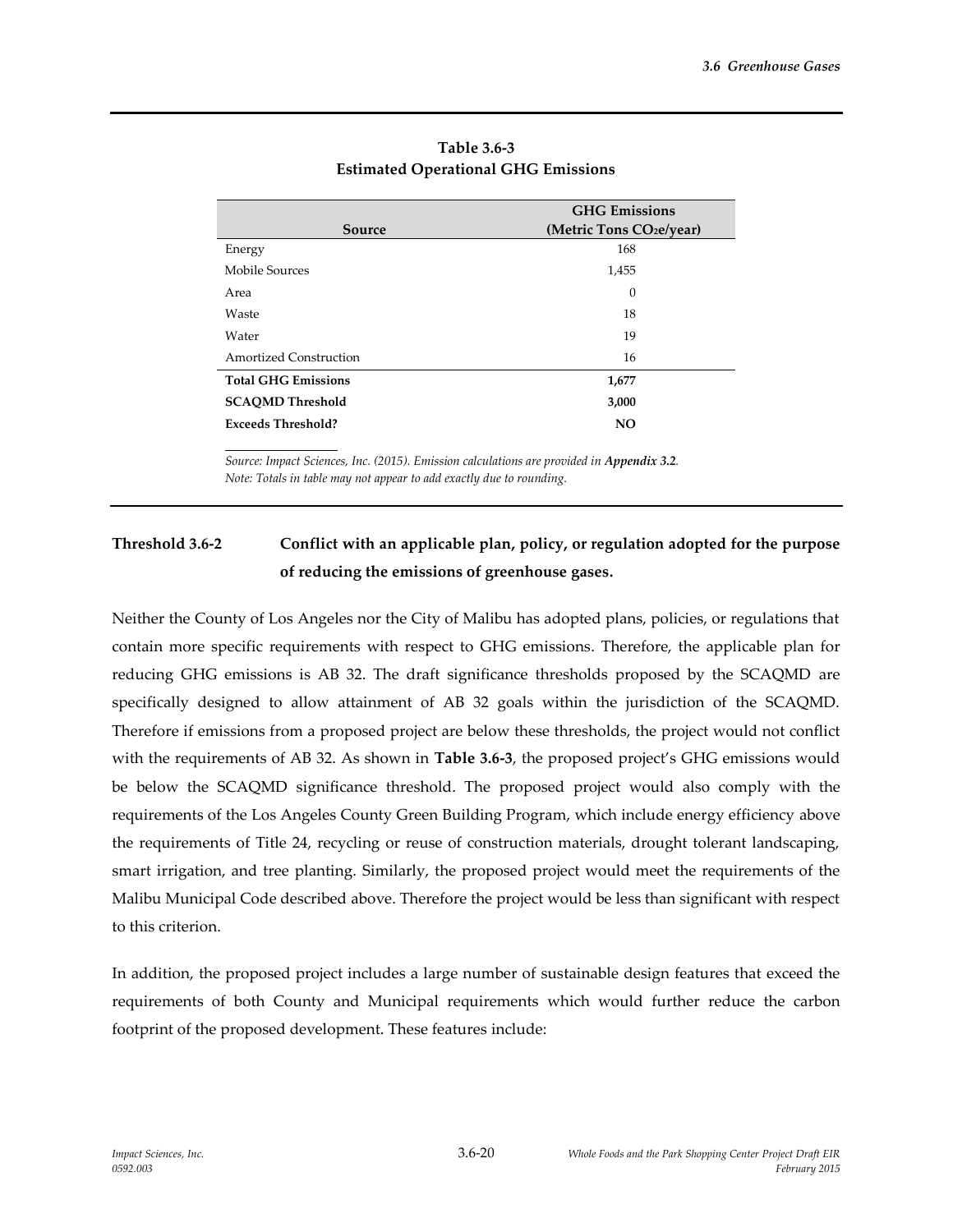**Site**

- Planting: Low water use and Santa Monica Mountains native plants comprise a majority of the plants in the landscape plan. Native plants would increase the habitat area and biodiversity of the site.
- Irrigation: The irrigation system would utilize subsurface equipment and weather based sensors to determine the amount of watering needed to support the plantings and provide the water in the most efficient manner available.
- Use of Local Materials: to the extent possible materials including plants, soil amendments, natural stone, and irrigation equipment would be locally fabricated and sourced.
- Heat Island Reduction: The shade provided by trees in paved areas would reduce ambient temperatures and the need for air conditioning in adjacent buildings.
- Provide areas for the depositing, storage, and collection of materials for recycling.
- Reduce heat island effect with roof solar reflectance.
- Storm Water Quality/Quantity: Where feasible, storm water runoff would be filtered and cleansed through bio swales. Rainwater taken up by plants would be naturally transpired back into the atmosphere reducing the need for drainage infrastructure.
- Vehicle Trip Reduction: The creation of comfortable and interesting walkways would encourage walking in the Civic Center area and reduce energy use and air pollution from vehicle trips.
- Provide bike racks for minimum 5 percent of motorized parking capacity.
- Provide electric vehicle charging stations. Eight percent of total spaces would be designated for low emitting, fuel efficient, and carpool/van pool vehicles.

#### **Energy efficiency and indoor environmental quality**

- High efficiency AC equipment.
- High efficiency HVAC systems such as variable refrigerant flow.
- CFC and HCFC free AC equipment.
- Economizer on AC equipment.
- Energy recovery/enthalpy wheel.
- High efficiency electric motor.
- Effective ventilation system and proper air circulation.
- Hot water solar heating, where possible.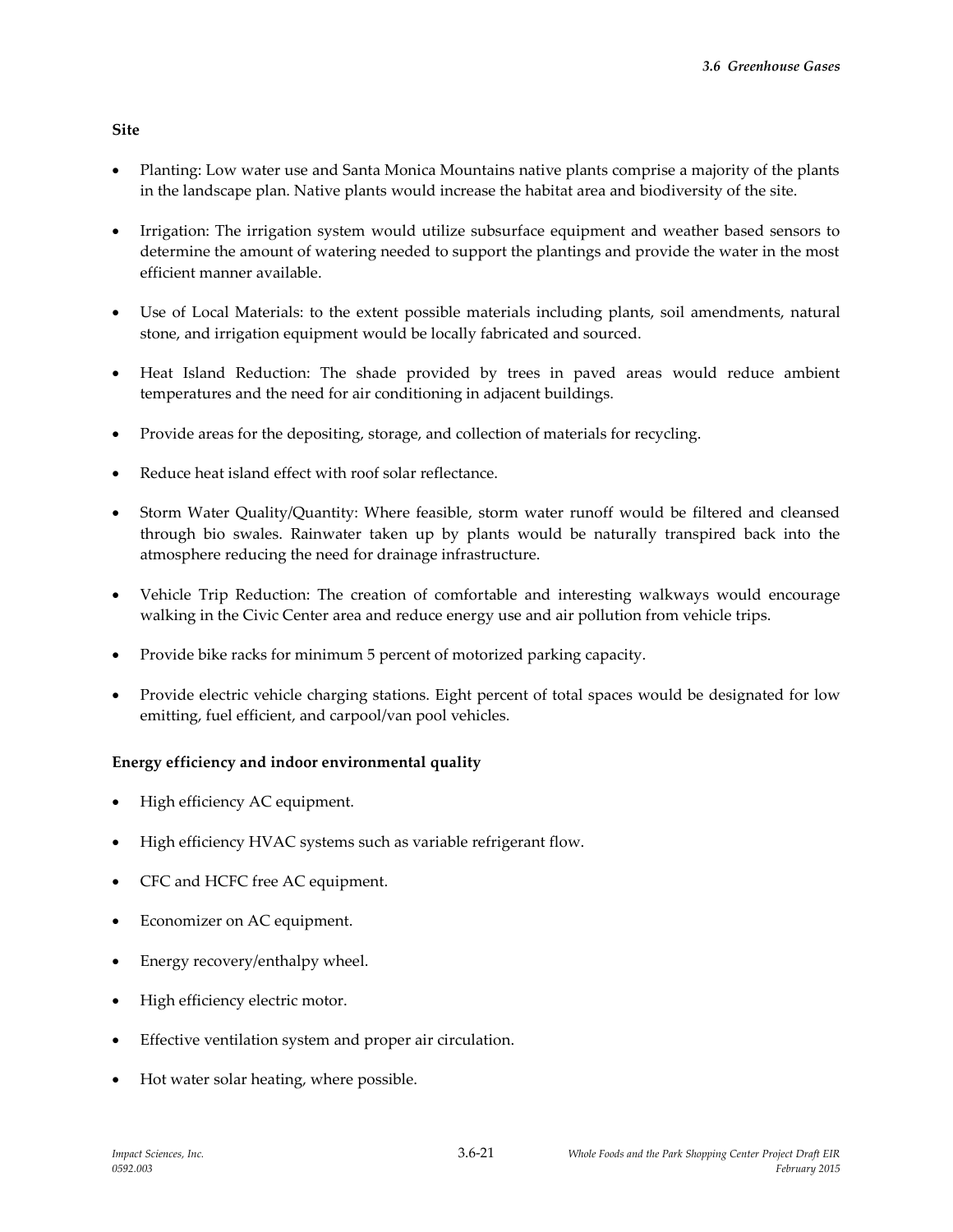- Use exposed concrete as finished floor where possible.
- Install demonstrated long-term durability.
- ENERGY STAR appliances.
- ENERGY STAR windows.
- Efficient insulation for envelope, ducts, and piping.
- High efficiency filtration.
- Provide for future installation of renewable energy systems.
- Passive solar design.
- Use building materials with recycled content to extent possible.
- Use rapidly renewable materials.
- Provide narrow floor plates to enable natural ventilation.
- Introduce daylight to indoor spaces and reduce artificial lighting.
- Provide shading on south and west facing windows.
- Provide ceiling fans.

#### **Electrical/Lighting**

- Metering of loads
- LED signs/lighting where possible
- Occupancy sensors for lighting, where appropriate
- Daylight/photo sensor controls
- Parking lot –bi-level lighting controls

#### **Water Efficiency**

- Ultra low flow dual flush water closets.
- Waterless or low-flow urinals.
- Lavatories/sinks with metering faucets.
- Use tankless water heaters